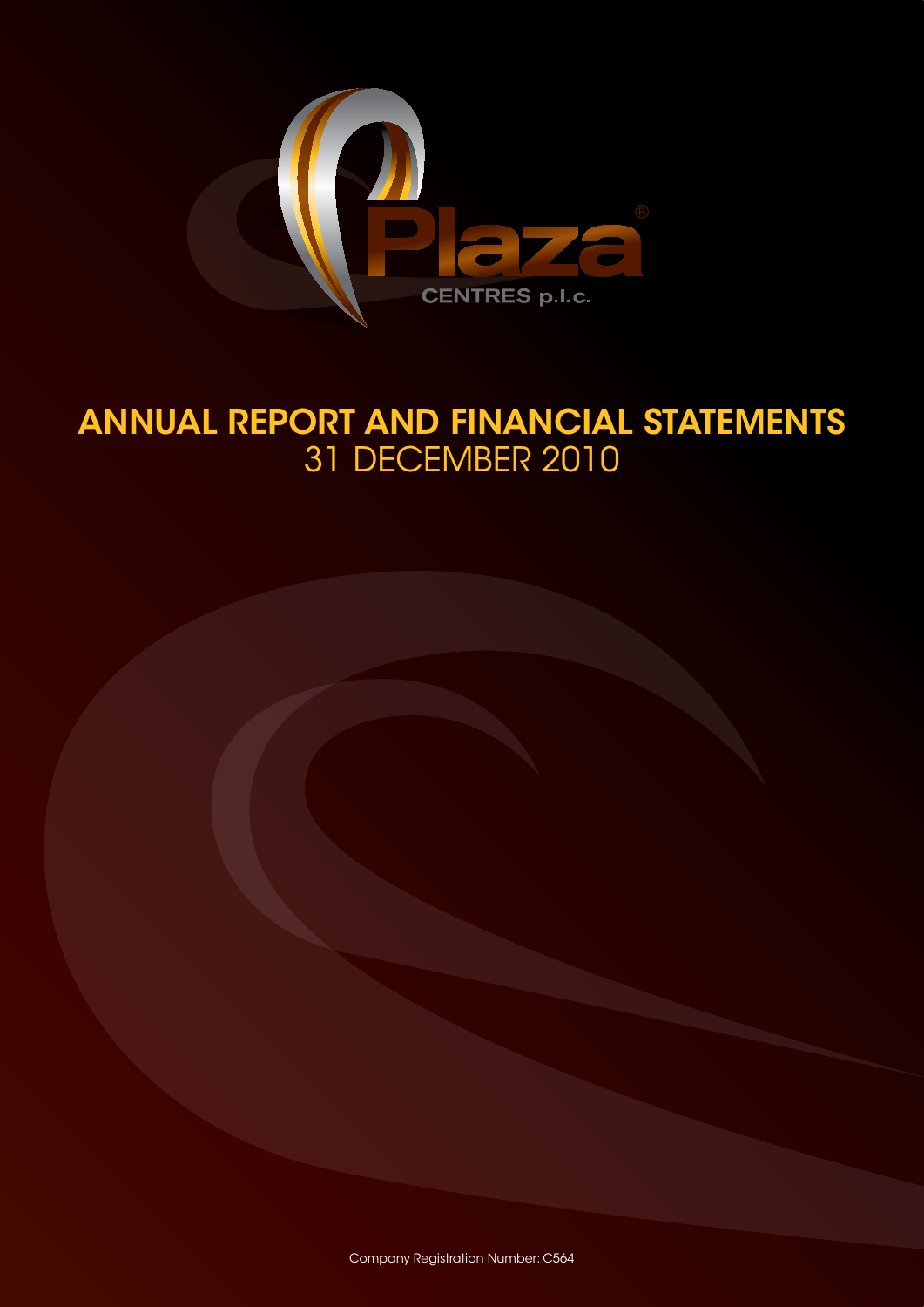|                                                | <b>Pages</b>   |  |
|------------------------------------------------|----------------|--|
| Chairman's Statement                           | $\overline{4}$ |  |
| Share Register Information                     | 5              |  |
| <b>Board of Directors</b>                      | $6 - 7$        |  |
| Directors' Report                              | $8 - 10$       |  |
| Corporate Governance - Statement of compliance | $11 - 14$      |  |
| Independent auditor's report                   | $15 - 16$      |  |
| Statement of financial position                | 17             |  |
| Statement of comprehensive income              | 18             |  |
| Statement of changes in equity                 | 19             |  |
| Statement of cash flows                        | 20             |  |
| Notes to the financial statements              | $21 - 36$      |  |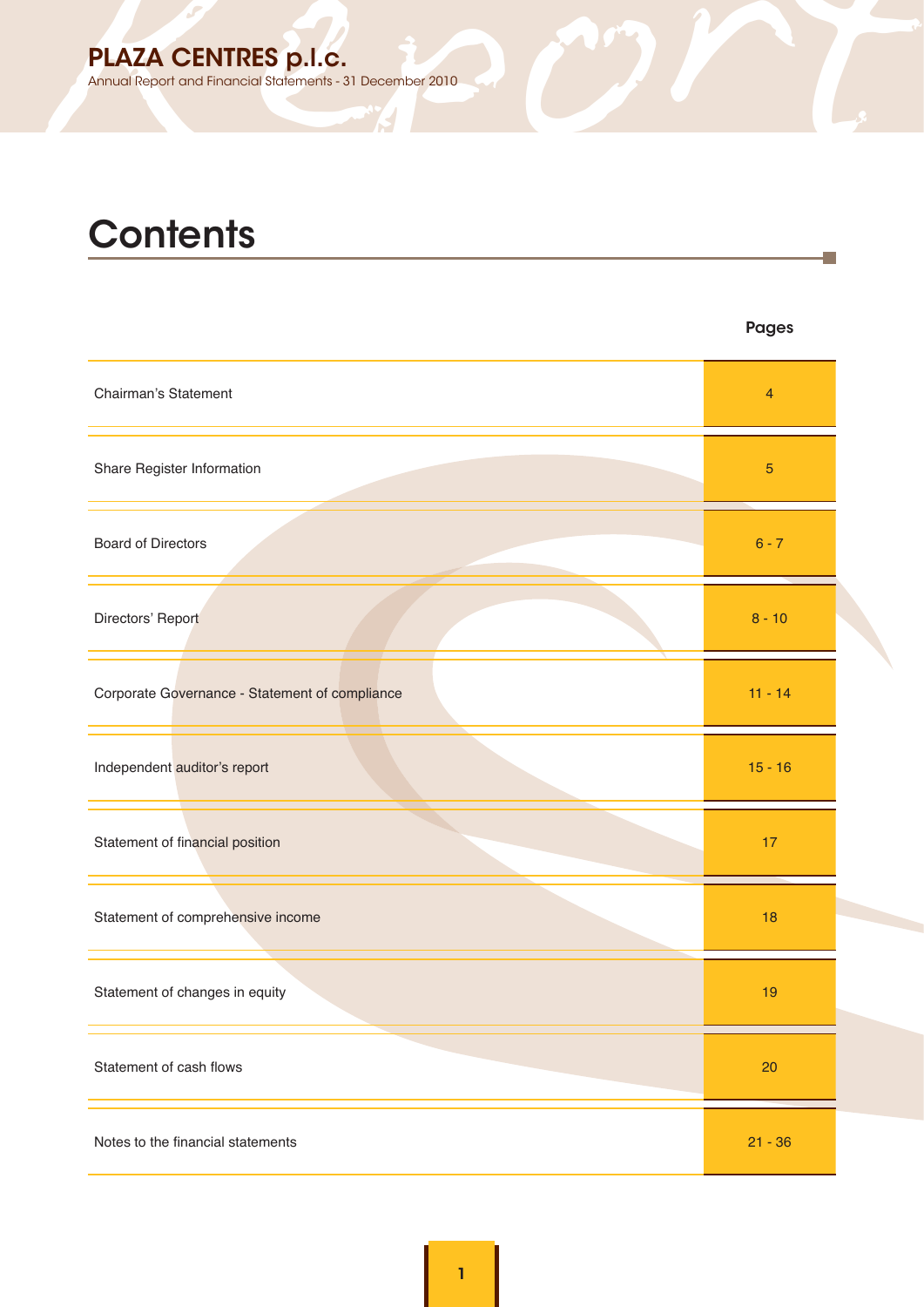————————————————————<br>"To retain our position as Malta's leader in quality retailing and to use our strength to stimulate further growth**"**

a.

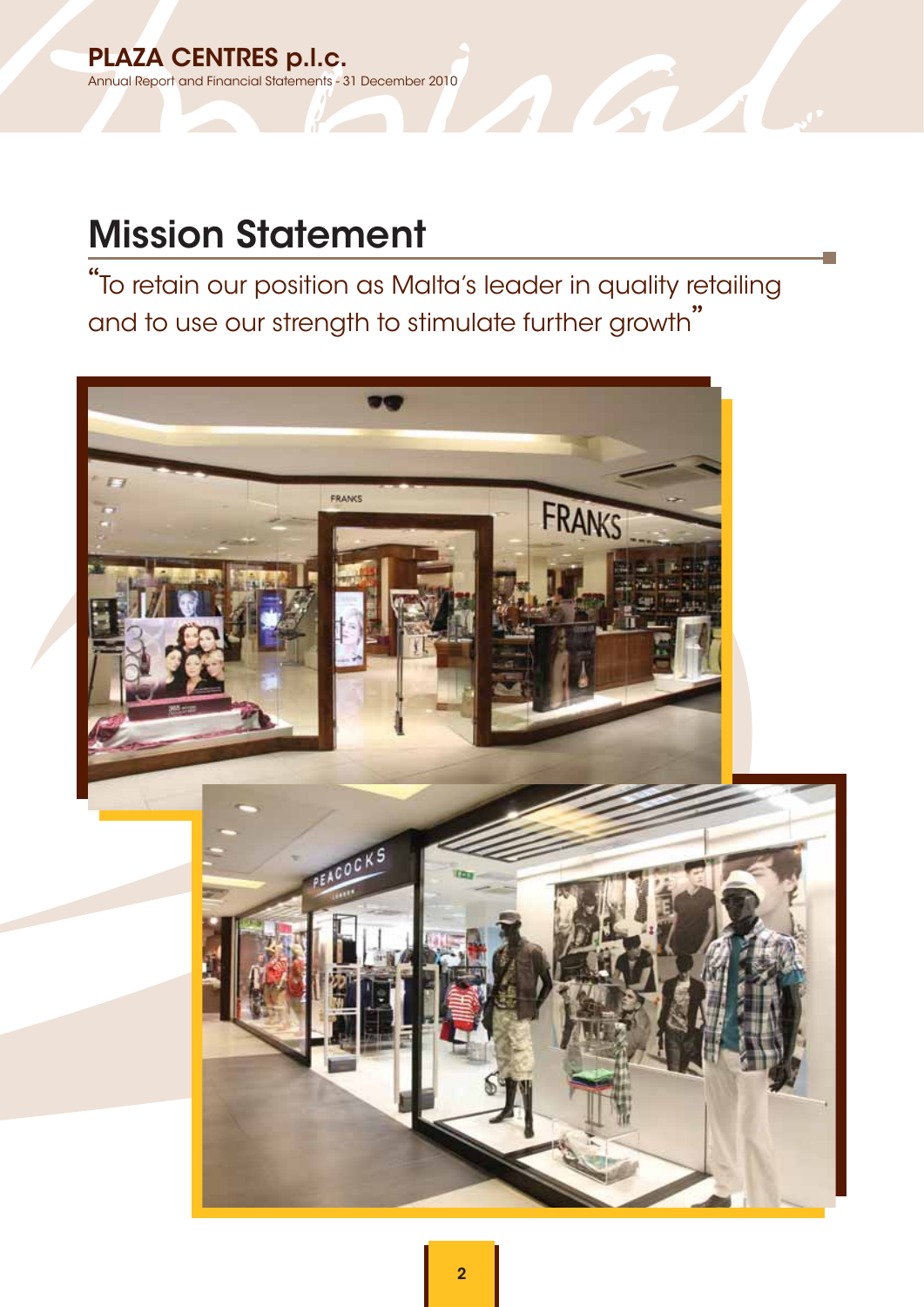

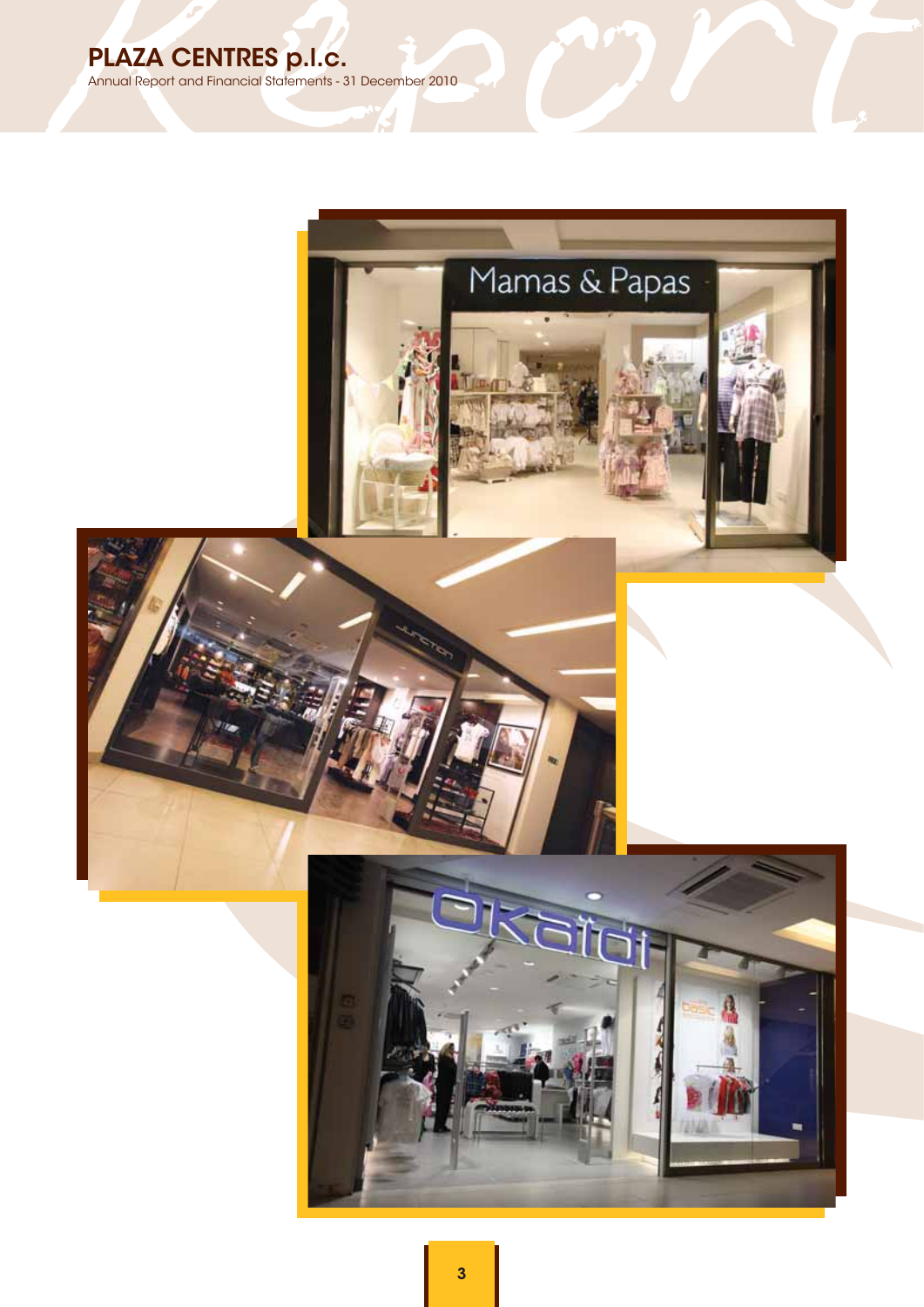

It gives me great pleasure to report the Company's positive results for the financial year ended 31 December 2010.

Plaza Centres p.l.c. has maintained a consistent level of growth, both in terms of occupancy and profitability, and the results are materially in line with the Directors' expectations. During 2010, the Company's revenue increased by 3.1%. On similar lines to previous years, the Company's occupancy stood at 96.1% during 2010. Similar occupancy levels are anticipated for 2011, despite a larger rentable area, following the launch of the new extension in March 2011.

Revenue for the year was €2,061,794 (2009: €1,999,827), whilst profit before tax amounted to  $£1,309,815$  (2009:  $£1,315,411$ ). Profit after tax amounted to €832,700 (2009: €836,783). The Company's cost to income ratio was satisfactory at 32.8% (2009: 30.8%).

The Company's extension project progressed as planned during the year. 85% of the additional area has been leased with income streams commencing during the first quarter of 2011. In line with its growth plans, the Company will continue to look for new opportunities for expansion.

The economic environment during 2010 proved to be challenging, both for the Company and its tenants. Market indications for 2011 appear to be equally challenging in view of the changing dynamics for local and international markets. The Directors continue to assume a cautious outlook during 2011.

Based on the favourable results for 2010, the Board of Directors recommends the payment of a final net dividend of €707,795 or €0.0752 per share (2009: €790,776, €0.084 net per share) for approval at the Annual General Meeting to be held on 24 May 2011. The final net dividend will be paid to all shareholders on the Company's share register at close of trading on the Malta Stock Exchange on 31 March 2011.

Once again, I would like to conclude by extending my appreciation towards our Board of Directors, Management, Shareholders, Tenants and Staff for their valued contribution towards the Company's continued success.

Albert Mizzi – Chairman 3 March 2011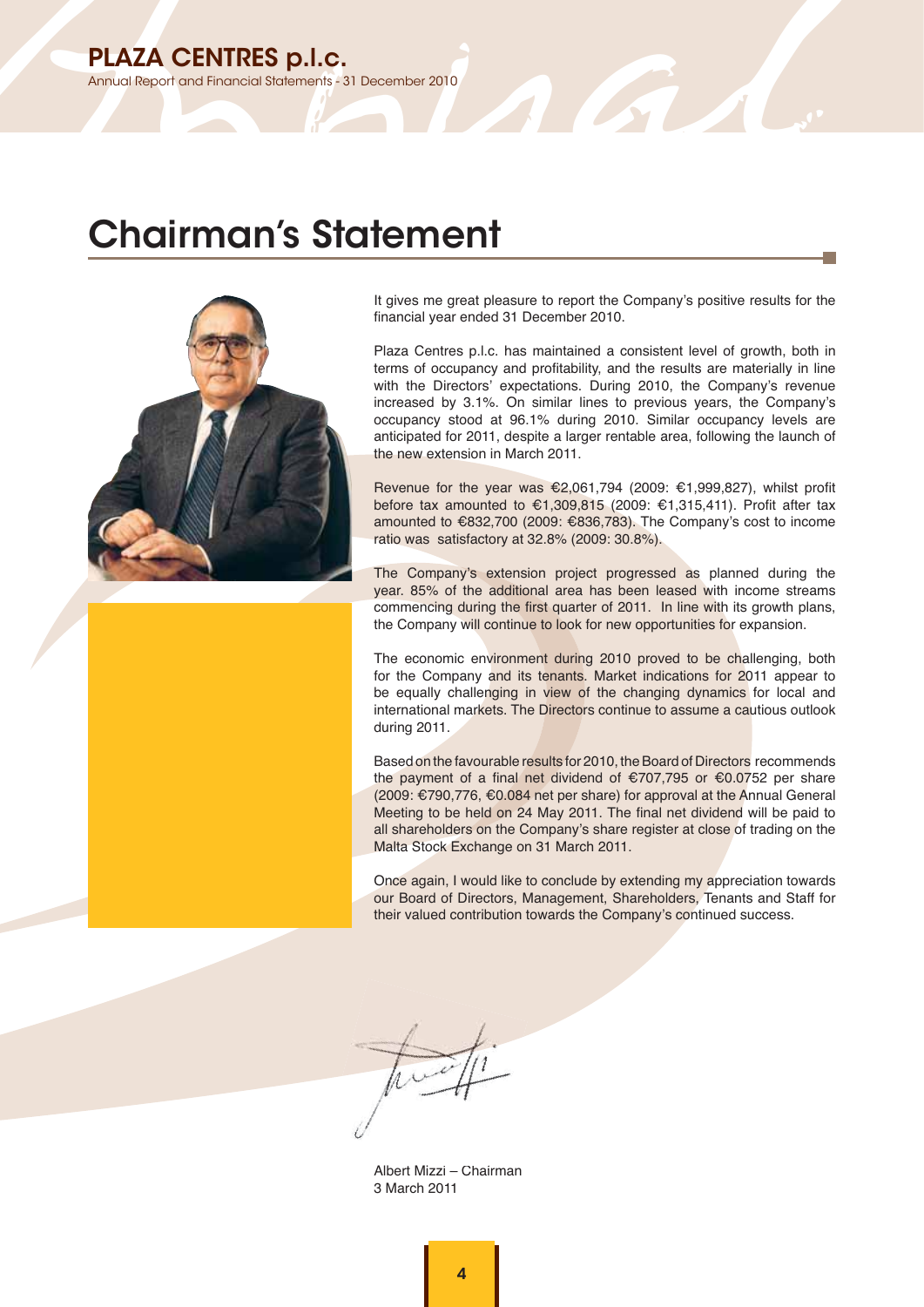Share register information pursuant to the Malta Stock Exchange Bye-laws

## Directors' interest in the share capital of the Company (shares held)

|                          | <b>Beneficial</b><br><b>interests</b><br>at 31.12.10 | <b>Beneficial</b><br><b>interests</b><br>at 03,03,11 |
|--------------------------|------------------------------------------------------|------------------------------------------------------|
| <b>Albert Mizzi</b>      | 754,280                                              | 754,280                                              |
| Brian R. Mizzi           | 755,095                                              | 755,095                                              |
| Gerald J. Zammit         | 125,100                                              | 125,100                                              |
| <b>Adrian Strickland</b> | 111,031                                              | 111,031                                              |

## Shareholders holding 5% or more of the equity share capital

|                                                       | % holding<br>at 31.12.10 | % holding<br>at 03.03.11 |
|-------------------------------------------------------|--------------------------|--------------------------|
| MSV Life p.l.c.                                       | 28.36                    | 28.36                    |
| HSBC Bank p.l.c. as Custodian for Ammt Sicavs Malta   | 8.91                     | 8.91                     |
| Mizzi Associated Enterprises Ltd.                     | 8.02                     | 8.02                     |
| Cenmed Ltd.                                           | 8.01                     | 8.01                     |
| HSBC Bank p.l.c. as Custodian for HSBC Life Assurance | 6.02                     | 6.02                     |
| Lombard Bank Malta p.l.c.                             | 5.07                     | 5.07                     |

## Shareholding details

As at 31 December 2010, Plaza Centres p.l.c.'s issued share capital was held by 430 shareholders, and as at 3 March 2011 by 436 shareholders. The issued share capital consists of one class of ordinary shares with equal voting rights.

Distribution of shareholders analysed by range:

| <b>Range of</b><br>shareholding | No of<br>shareholders<br>at 31.12.10 | No of<br>shareholders<br>at 03,03.11 | <b>Shares</b><br>at 31.12.10 | <b>Shares</b><br>at 03,03.11 |
|---------------------------------|--------------------------------------|--------------------------------------|------------------------------|------------------------------|
| $1 - 500$ shares                | 70                                   | 74                                   | 26,481                       | 27,906                       |
| 501 - 1000 shares               | 92                                   | 91                                   | 78,350                       | 77,350                       |
| 1001 - 5000 shares              | 158                                  | 161                                  | 363,107                      | 360,882                      |
| 5001 & over                     | 110                                  | 110                                  | 8.946.062                    | 8,947,862                    |

## Company Secretary and Registered Office

Lionel A. Lapira MBA (Henley), AMD, CMD, The Plaza Commercial Centre Level 8 Bisazza Street Sliema SLM 1640 Malta 3 March 2011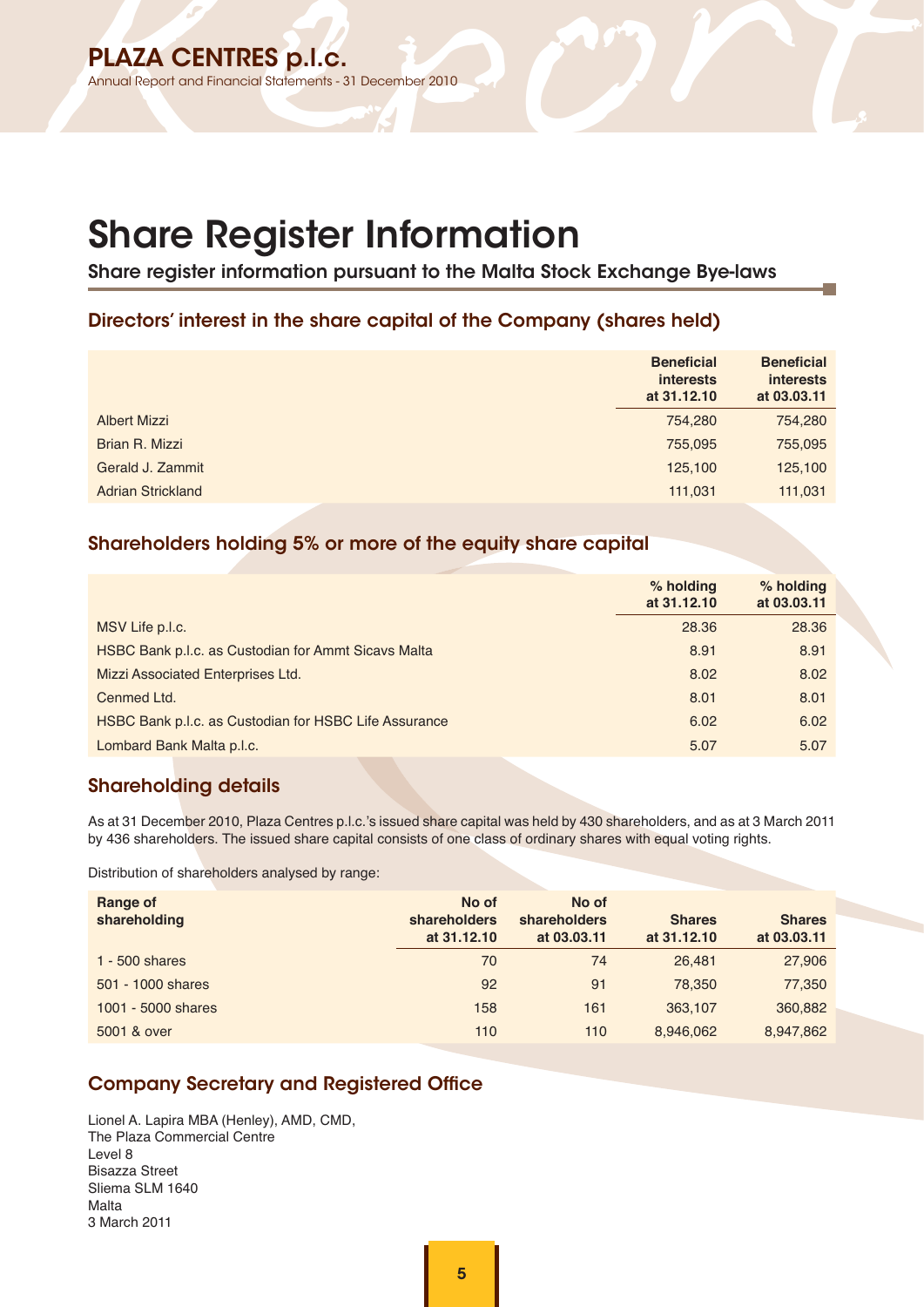## PLAZA CENTRES PLAZA CENTRES p.l.c.<br>Annual Report and Financial Statements - 31 December 2010 Annual Report and Financial Statements - 31 December 2010

## <u>Board of Directors of Directors of Directors of Directors of Directors of Directors of Directors of Directors o</u>



## **Albert Mizzi - Chairman**

Mr. Mizzi was appointed Chairman of the Company in 1986. He has had an active career within the business community in Malta having led a number of major private sector initiatives and is currently Chairman of various companies including HSBC Bank Malta p.l.c., MIDI p.l.c., Consolidated Biscuit Co. Ltd., Supermarkets (1960) Ltd., Mizzi Associated Enterprises Ltd., Mellieha Bay Hotel Ltd. and Kemmuna Ltd. Mr. Mizzi is a Director and shareholder in the Alf Mizzi & Sons Group. He has also served for many years as Executive Chairman on various state-owned companies, including Air Malta p.l.c. (19 years), Middle Sea Insurance, Sea Malta and Malta Shipbuilding. He has also served as Chairman of the Malta Council for Economic Development.



## David G. Curmi ACII, Chartered Insurer

Formerly: Managing Director of Citadel Insurance Services Ltd. and Citadel Insurance p.l.c., Director of Medpoint Insurance Brokers Ltd., Director of Mediterranean Survey Bureau Ltd., Director of International Insurance Management Services Ltd., Director of EuroMed Risk Solutions Ltd., President of the Malta Insurance Association, Honorary Secretary of the Malta Chamber of Commerce, Vice President of the Malta Chamber of Commerce, Governor of Finance Malta.

At Present: Chief Executive Officer of MSV Life p.l.c., Malta's leading life insurance company. Chief Executive Officer and Director of Growth Investments Ltd., Director of Plaza Centres p.l.c., Director of Midi p.l.c., Director of Premium Realty Ltd., Council Member of the Malta Insurance Association, Director of the Protection and Compensation Fund, Chairman of L.B. Factors Ltd.

Mr. Curmi started his career in the insurance industry over thirty years ago during which time he held various senior executive positions with a number of insurance operators in the Maltese market.

Mr. Curmi is an Associate of the Chartered Insurance Institute of the United Kingdom and a Chartered Insurer. Mr. Curmi is a regular lecturer on various insurance topics at the University of Malta and at the Malta Insurance Training Centre.



## **Marzena Formosa**

## Chief Investment Officer - MSV Life p.l.c.

Joined Middlesea Group in 1996 and occupied various positions within the Group Investments unit.

At present: Chief Investment Officer of MSV Life p.l.c., Assistant General Manager of Growth Investments Ltd., Director of Euro Globe Holdings Ltd.

Holds a Masters degree in Economics and a Masters degree in Financial Services.



Charles J. Farrugia Charles J. Farrugia is a non-Executive Director of Plaza p.l.c. He worked in the banking sector for 35 years and sat on a number of boards and committees within the HSBC Malta Group. Before retirement, in December 2009, he held the post of Head Global Banking & Markets and was a senior executive director of HSBC Malta p.l.c. Charles Farrugia still holds a non-executive directorship with HSBC Bank Malta p.l.c. as well as non-executive directorships in other Maltese companies.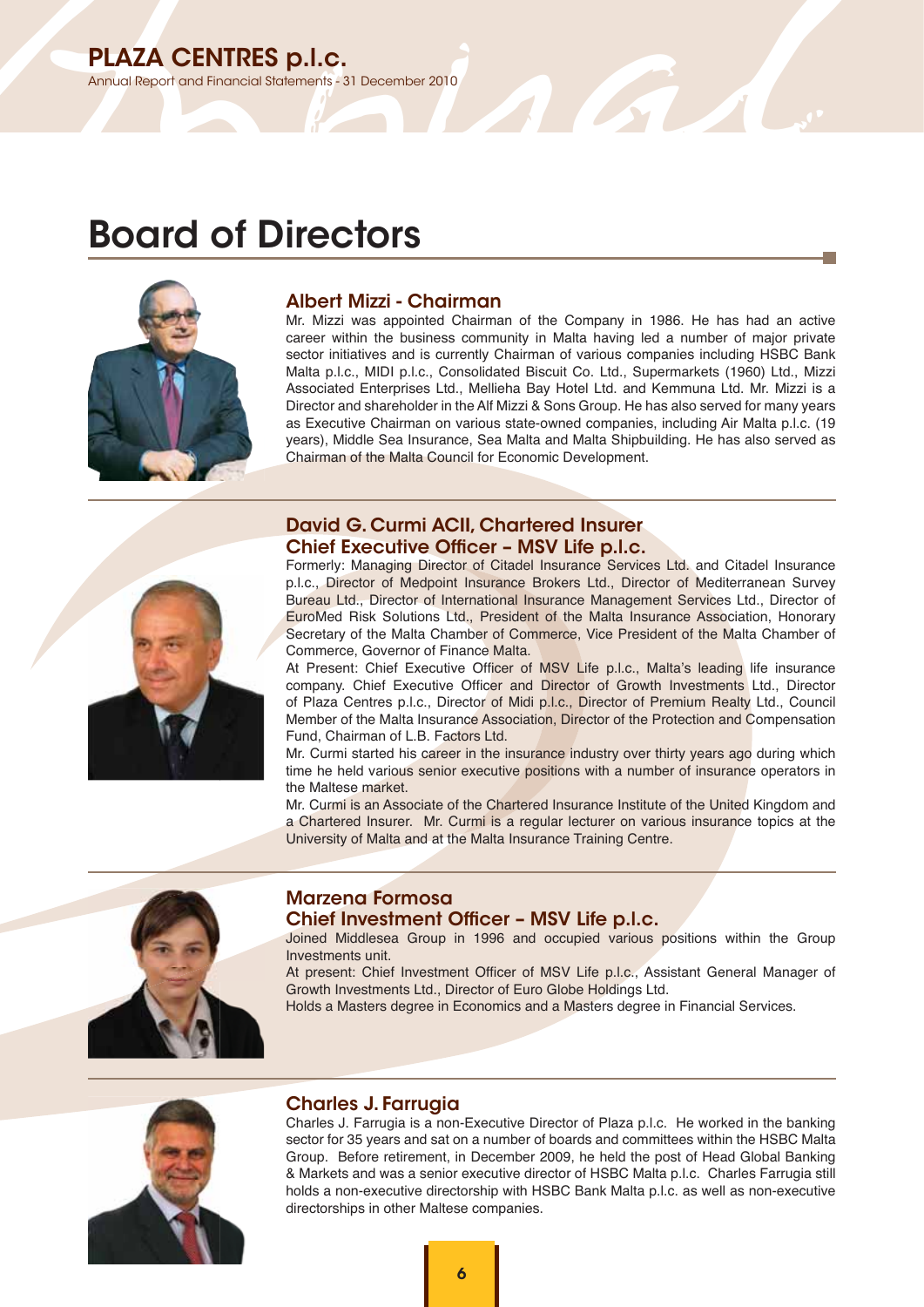## **PLAZA CENTRES p.l.c.**<br>Annual Report and Financial Statements - 31 December 2010<br>Brian R. Mizzi<br>Mr. Rrian Mizzi sits on the Board of Directors of Mizzi Organisation and has over forty years Annual Report and Financial Statements - 31 December 2010



Mr. Brian Mizzi sits on the Board of Directors of Mizzi Organisation and has over forty years of active service working within the organisation. He serves as Managing Director for The General Soft Drinks Co. Ltd., bottlers and distributors of Coca-Cola products in Malta, and has been actively involved since it was acquired by Mizzi Organisation. Mr. Mizzi is also Managing Director for Arkadia Marketing Ltd., one of Malta's leading shopping centres and a retail company. Mr. Mizzi is also heavily involved in the tourism industry; he is the Managing Director for The Waterfront Hotel as well as being a Director, representing Mizzi Organisation's interests, on the board for Mellieha Bay Hotel and Kemmuna Ltd., owner of the Comino Hotel. Also in Brian Mizzi's directorship portfolio is The Institute of English Language Studies Ltd. of which Mizzi Organisation is a substantial shareholder.



## Gerald J. Zammit

A member of the Plaza Executive Management Committee, Plaza's Marketing Committee, Sliema's Business Community and a Plaza Board member since 2005. Mr. Zammit is also actively involved in marketing, communications and new technologies.



## **Adrian Strickland KM**

Mr. Strickland was formerly Chairman of CAM Group and has been Senior Vice President of the Malta Chamber of Commerce. Presently, he is Chairman of Strickland Ltd.

## **Executive Management**<br>Lionel A. Lapira - Chief Executive Officer



Mr. Lapira joined the Company on 1 July 1994 and has since occupied a number of posts within the Company including Commercial Manager, Company Secretary, Compliance Officer and member of the Company's Executive Management Committee. He has been a member of the ICSC (International Council of Shopping Centres) since 1995 and in 1999 was awarded AMD (Accredited Marketing Director), CMD (Certified Marketing Director) status by the ICSC. In January 2000, the Company appointed him General Manager with responsibilities for operations, human resources, leasing, marketing and property management. With qualifications and experience in management, finance, marketing and diplomatic studies, Mr. Lapira obtained his MBA at Henley-Brunel University in 2005. Prior to joining Plaza Centres p.l.c., he occupied senior management positions in the local hospitality, entertainment and leisure industry. Mr. Lapira was appointed Chief Executive Officer on 1 January 2005 and has since served as Chairperson of Plaza's Marketing Committee and as a Committee member of the Sliema Business Community.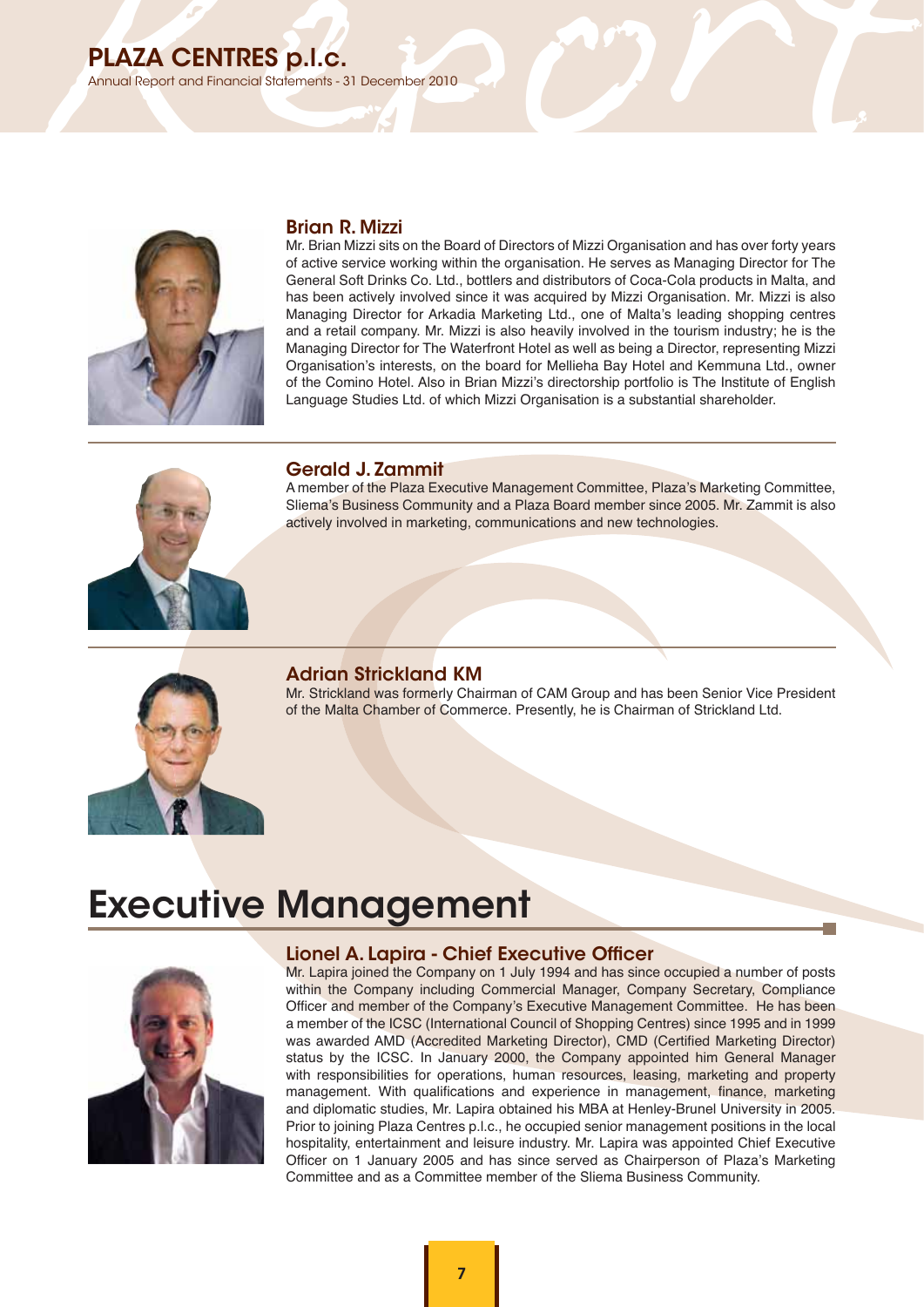## Directors' Report

The Directors present their report and the audited financial statements for the year ended 31 December 2010.

## Principal activities

The Company's principal activity, which is unchanged since last year, is to lease and manage the Plaza Shopping and Commercial Centre.

## **Review of the business** Review of the business

Plaza Centres p.l.c.'s revenue for the year ended 31 December 2010 was €2,061,794 (2009: €1,999,827) whilst profit before tax amounted to €1,309,815 (2009: €1,315,411). Profit after tax amounted to €832,700 (2009: €836,783) whilst the Company's cost to income ratio increased marginally to 32.8% (2009: 30.8%). In 2010, occupancy was 96.1% (2009: 94.2%) and similar occupancy levels are anticipated during 2011. During 2010, the Company's extension project progressed according to plan with 85% of the areas leased. The new leases are expected to come on stream during the first quarter of 2011.

## Results and dividends

The financial results are set out on page 18. The Directors recommend the payment of a final dividend of  $\epsilon$ 707,795 (2009: €790,776).

## **Directors** Directors

The Directors of the Company who held office during the year were:

Albert Mizzi - Chairman David G. Curmi - appointed 29 April 2010 Charles J. Farrugia Brian R. Mizzi Adrian Strickland Marzena Formosa - appointed 29 April 2010 Gerald J. Zammit Peter Borg - resigned 29 April 2010 Anne Marie Tabone - resigned 29 April 2010

The Directors are required in terms of the Company's Articles of Association to retire at the forthcoming Annual General Meeting and may offer themselves for re-appointment or re-election.

A shareholder holding not less than 14 per cent of voting rights of the issued share capital or a number of shareholders who between them hold not less than 14 per cent, shall appoint one Director for every such 14 per cent holding by letter addressed to the Company. All shares not utilised to make appointments in terms of the above shall be entitled to vote at the Annual General Meeting to elect the remaining Directors. The Memorandum and Articles of the Company provides for a Board of Directors of not less than five and not more than seven members.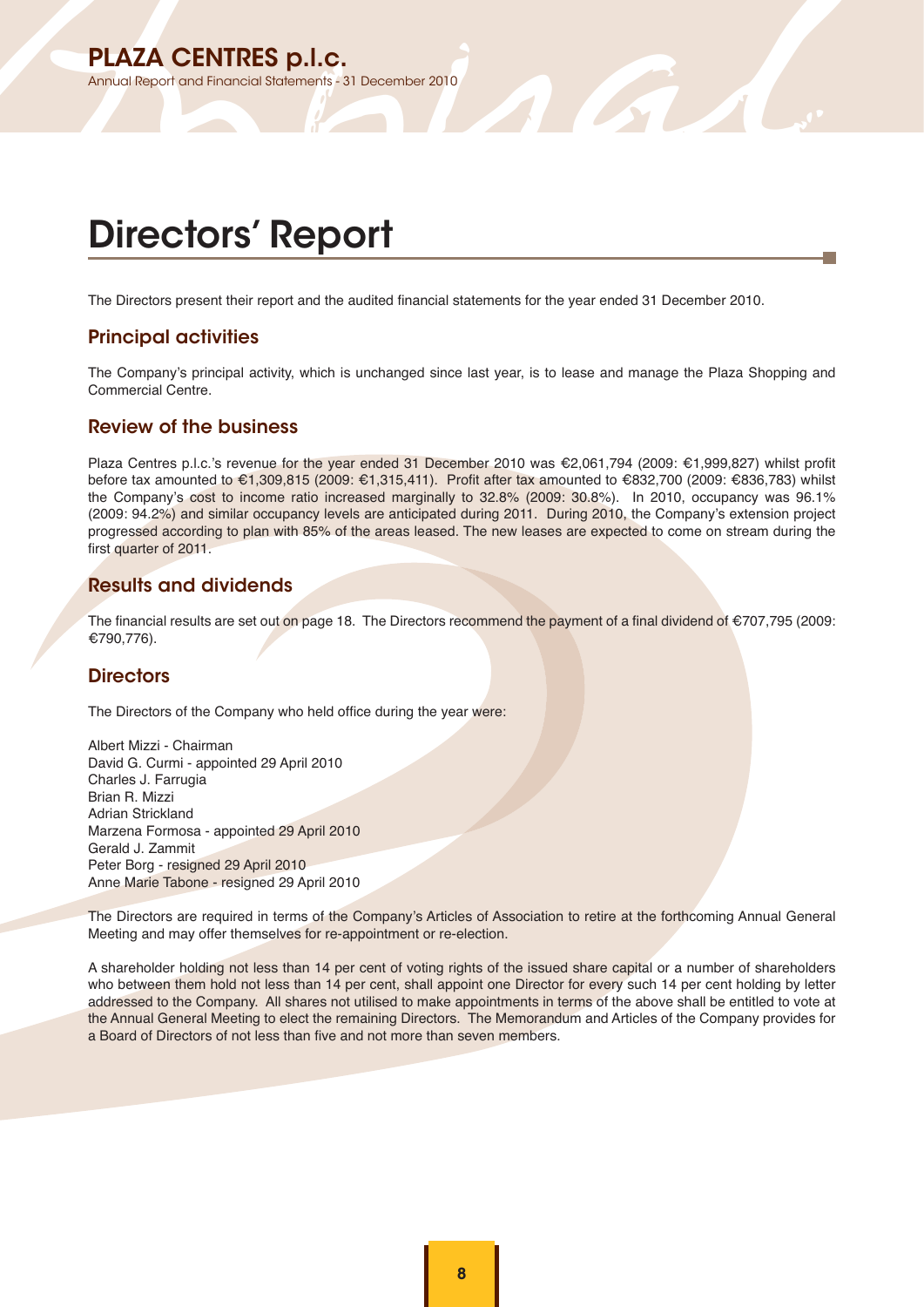# PLAZA CENTRES p.I.c.<br>Annual Report and Financial Statements - 31 December 2010<br>Directors' Report (continued)

## Directors' statement of responsibilities in relation to the fi nancial statements

The Directors are required by the Companies Act, 1995 to prepare financial statements which give a true and fair view of the state of affairs of the Company as at the end of each reporting period and of the profit or loss for that period.

In preparing the financial statements, the Directors are responsible for:

- ensuring that the financial statements have been drawn up in accordance with International Financial Reporting Standards as adopted by the EU;
- selecting and applying appropriate accounting policies;
- making accounting estimates that are reasonable in the circumstances;
- ensuring that the financial statements are prepared on the going concern basis unless it is inappropriate to presume that the Company will continue in business as a going concern.

The Directors are also responsible for designing, implementing and maintaining internal control as the Directors determine is necessary to enable the preparation of the financial statements that are free from material missatetement, whether due to fraud or error, and that comply with the Companies Act, 1995. They are also responsible for safeguarding the assets of the Company and hence for taking reasonable steps for the prevention and detection of fraud and other irregularities.

The financial statements of Plaza Centres p.l.c. for the year ended 31 December 2010 are included in the Annual Report 2010, which is published in hard-copy printed form and made available on the Company's website. The Directors are responsible for the maintenance and integrity of the Annual Report on the website in view of their responsibility for the controls over, and the security of, the website. Access to information published on the Company's website is available in other countries and jurisdictions, where legislation governing the preparation and dissemination of financial statements may differ from requirements or practice in Malta.

The Directors further confirm that, to the best of their knowledge:

- the financial statements give a true and fair view of the financial position of the Company as at 31 December 2010, and of its financial performance and its cash flows for the year then ended in accordance with International Financial Reporting Standards as adopted by the EU; and
- the Annual Report includes a fair review of the development and performance of the business and the position of the Company, together with a description of the principal risks and uncertainties that it faces.

## Going concern basis

After making due enquiries, the Directors have a reasonable expectation, at the time of approving the financial statements, that the Company has adequate resources to continue in operational existence for the foreseeable future. For this reason, the Directors continue to adopt the going concern basis in preparing the financial statements.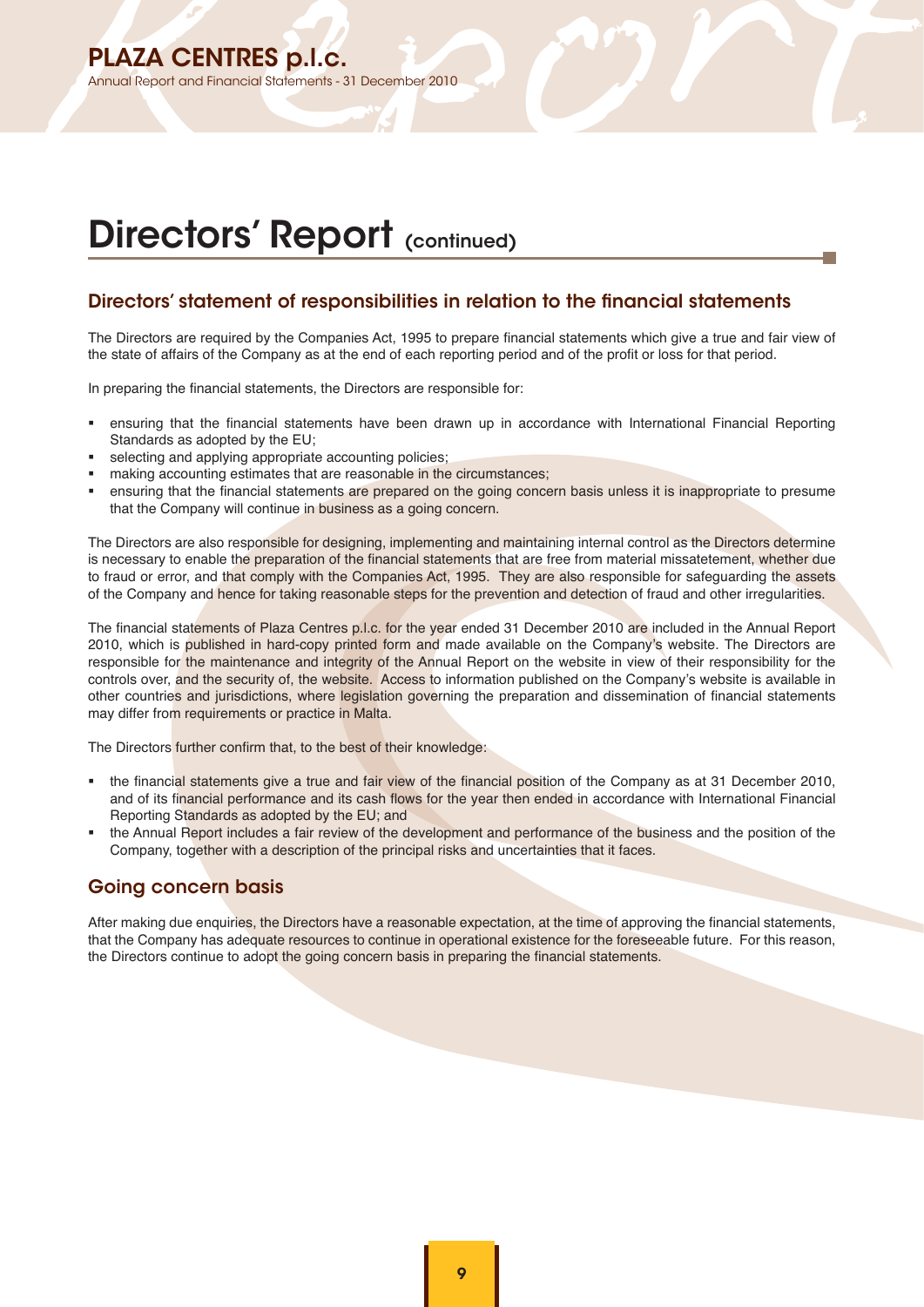

## Directors' Report (continued)

## Auditors

PricewaterhouseCoopers have indicated their willingness to continue in office and a resolution for their re-appointment will be proposed at the Annual General Meeting.

On behalf of the board

**PLAZA CENTRES**<br>Annual Report and Financial S<br>**Auditors**<br>PricewaterhouseCoopers has<br>be proposed at the Annual Gone<br>On behalf of the board<br>On behalf of the board

Albert Mizzi Chairman

Registered office: The Plaza Commercial Centre Level 8 Bisazza Street Sliema SLM 1640 Malta

3 March 2011

a.

Charles J. Farrugia **Director**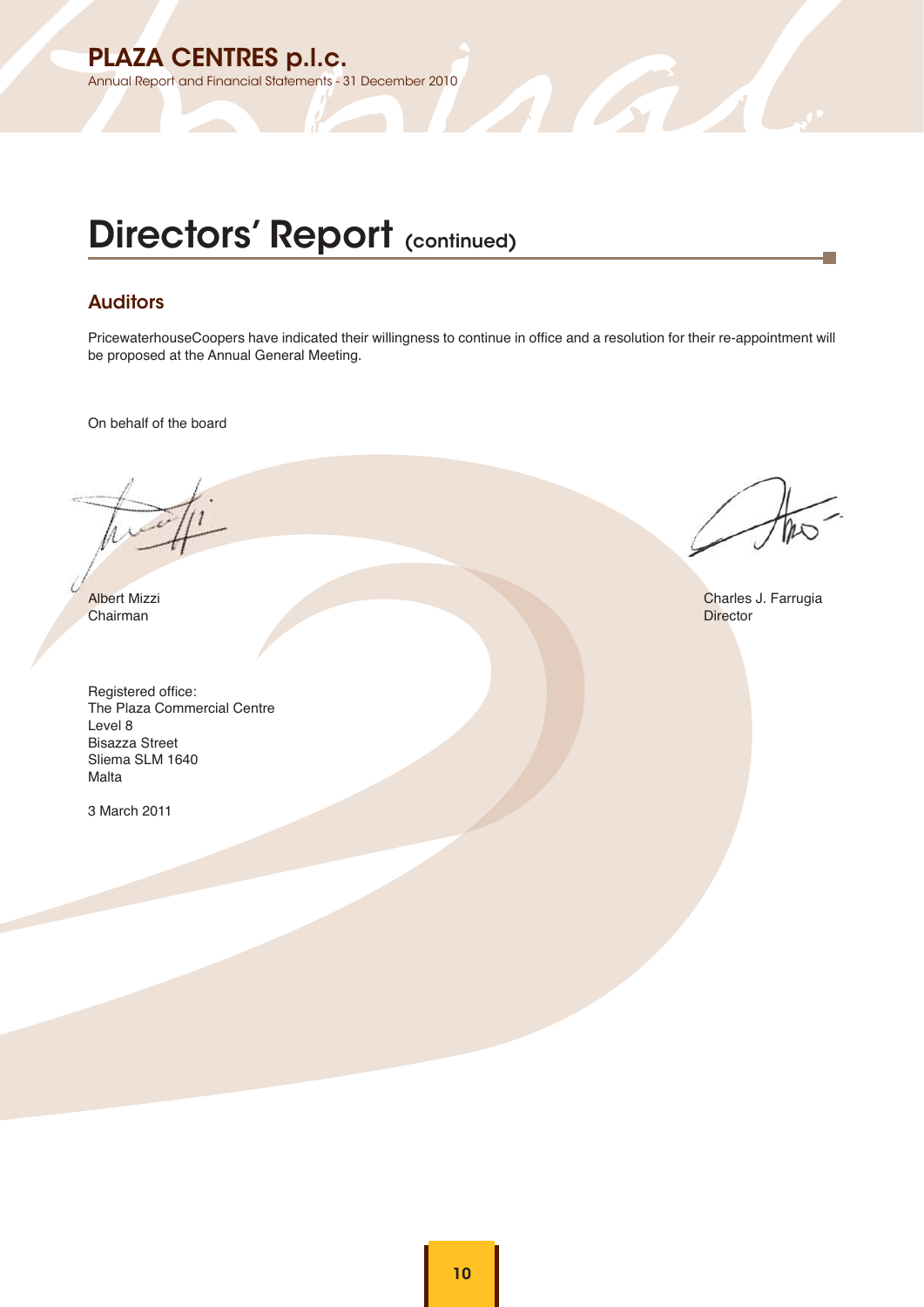## Corporate Governance - <u>Statement of complete product</u>

## **Introduction** Introduction

Pursuant to Listing Rule 8.36 of the Listing Rules issued by the Listing Authority, Plaza Centres p.l.c. ("the Company") should endeavour to adopt the principles of good corporate governance contained in Appendix 8.1 of the Listing Rules<sup>1</sup>. In terms of Listing Rules 8.37 and 8.38 the Company hereby reports on the extent of its adoption of the principles (also referred to as "the Code") for the financial year being reported upon.

The Company acknowledges that the Code does not dictate or prescribe mandatory rules, but recommends principles of good practice. The Directors believe that such practices are generally in the best interests of the Company and its shareholders, and they have adopted such measures as they consider to be the most suitable for the size, nature and operations of the Company.

## Roles and responsibilities

The Company's governance principally lies in its Board of Directors, which is responsible for the overall setting of the Company's policies and business strategies. The Company's principal activity is to lease and manage the Plaza Shopping and Commercial Centre. In fulfilling its mandate, the Board of Directors assumes responsibility to:

- a) Establish appropriate corporate governance standards;
- b) Review, evaluate and approve, on a regular basis, long-term plans for the Company;
- c) Review, evaluate and approve the Company's budgets and forecasts;
- d) Review, evaluate and approve major resource allocations and capital investments;
- e) Review the financial and operating results of the Company;
- f) Ensure appropriate policies and procedures are in place to manage risks and internal control;
- g) Review, evaluate and approve the overall corporate organisation structure, the assignment of management responsibilities and plans for senior management development including succession;
- h) Review, evaluate and approve compensation to senior management;
- i) Review periodically the Company's objectives and policies relating to social, health and safety and environmental responsibilities.

The Board delegates authority to, and accountability, for the Company's day to day business to a team, which during 2010 was composed of the Chairman, Mr. Albert Mizzi, the Chief Executive Officer, Mr. Lionel Lapira and Mr. Gerald J. Zammit. Matters relating to administration, finance and strategy are discussed at Board level.

The Company has adopted a corporate decision-making and supervisory structure that is tailored to suit its requirements and designed to ensure the existence of adequate controls and procedures within the Company, whilst retaining an element of flexibility essential to allow the Company to react promptly and efficiently to the dictates of its business, its size and the economic conditions in which it operates. In general, the Directors believe that the Company has adopted appropriate structures to achieve an adequate level of good corporate governance, together with an adequate system of control in line with the Company's requirements.

1 The Listing Rules have been amended and re-numbered. The Code of Principles of Good Corporate Governance has also been amended and is currently set out as Appendix 5.1 to Chapter 5 of the Listing Rules (as amended). The Code as amended shall only come into force with respect to the Company as from the financial year ending 31 December 2011. Accordingly this Statement of compliance is based on the Code's provisions and requirements that applied to the financial year ended 31 December 2010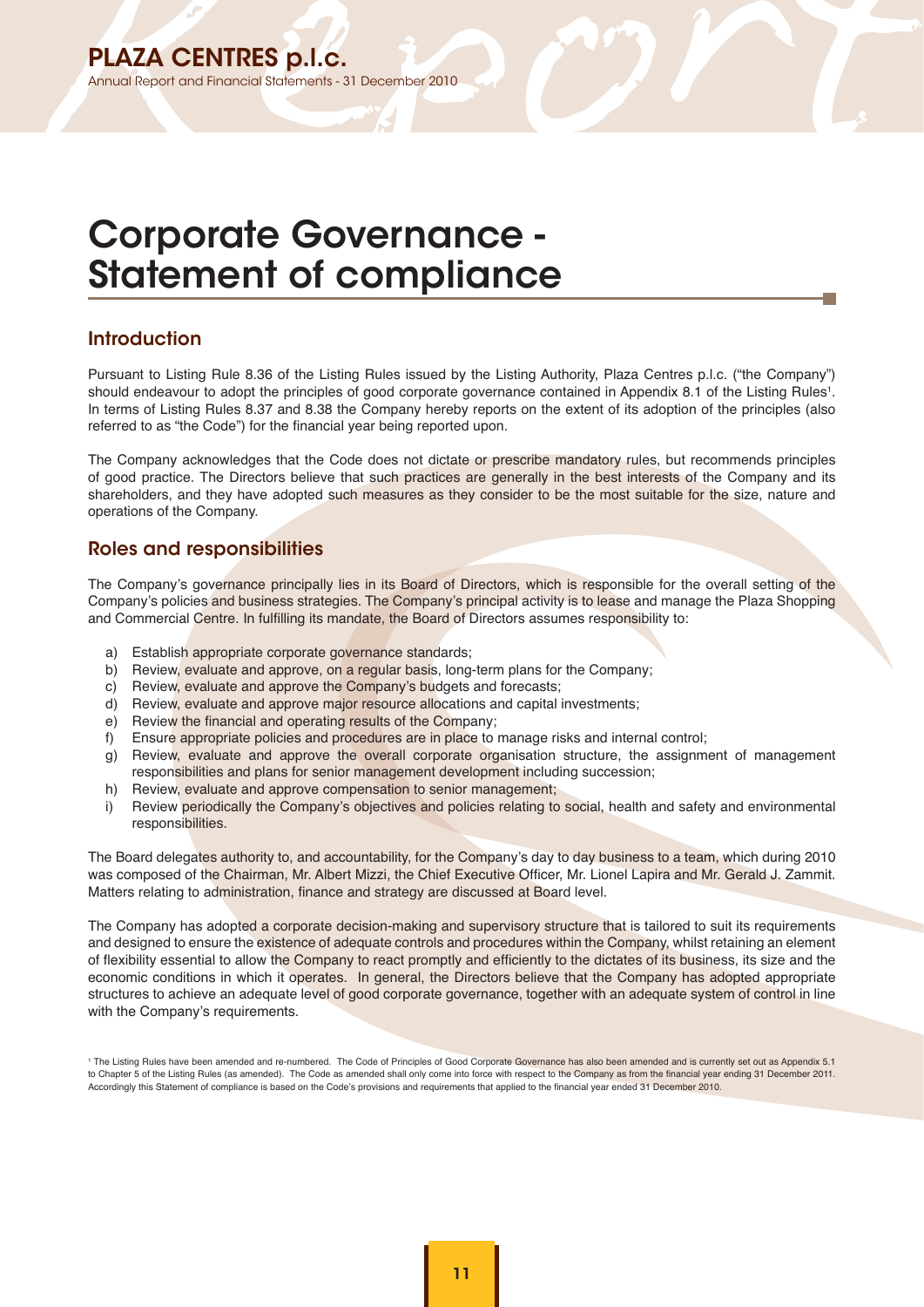## **Corporate Governance -<br>Statement of compliance (continued)**  $\frac{1}{\sqrt{2\pi}}$

## Composition of the Board

The Board of Directors has throughout the period under review provided the necessary leadership in the overall direction of the Company, and has adopted systems whereby it obtains timely information from the CEO. This ensures an open dialogue between the CEO and Directors at regular intervals, and not only at meetings of the Board. The Company has segregated the functions of the CEO and the Chairman, with the CEO heading the Executive team whilst the Chairman's main function is to lead the Board.

During 2010 the Board was composed of Mr. Albert Mizzi, Chairman, Mr. David G.Curmi, Mr. Brian R. Mizzi, Mr. Adrian Strickland, Ms. Marzena Formosa, Mr. Charles J. Farrugia and Mr. Gerald J. Zammit. All Directors not on the Executive team serve in a non-executive capacity. The Directors believe that the attendance of the CEO at Directors' meetings as well as regular reporting and ongoing communication through the Committee described above serves the purposes of the Company adequately, given its size and nature of operations. Pursuant to generally accepted practices, as well as the Company's Articles of Association, the appointment of Directors to the Board is reserved exclusively to the Company's shareholders, except in so far as an appointment is made to fill a vacancy on the Board.

It is the practice of the Board that when a potential conflict of interest arises in connection with any transaction or other matter, the potential conflict of interest is declared so that steps may be taken to ensure that such items are appropriately dealt with. The steps taken will depend on circumstances, and may include the setting up of *ad-hoc* committees of independent Directors that would assist and monitor management as appropriate in the execution of specific transactions.

Commercial relationships between the Company and other companies are related by way of common Directors and shareholders. Related party transactions may include the purchase of supplies and services, and the letting of outlets. Contracts are entered into in the ordinary course of business with shareholders and other parties in which the Directors have a beneficial interest. Terms and conditions of new contracts negotiated with related parties are reviewed by the Company's Audit Committee. During the financial year, these contracts included: supplies and services of €29,889 (2009: €222,846) and income from lettings and premia of €200,749 (2009: €331,977).

By virtue of the Memorandum and Articles of Association, the Directors are obliged to keep the Board advised, on an ongoing basis, of any interest that could potentially conflict with that of the Company. The Board member concerned shall not take part in the assessment by the Board as to whether a conflict of interest exists. A Director shall not vote in respect of any contract, arrangement, transaction or proposal in which he has material interest in accordance with the Memorandum and Articles of Association.

As at the date of this Statement, the interests of the Directors in the shares of the Company were as follows (shares held):

|                          | <b>Beneficial</b><br>interests |
|--------------------------|--------------------------------|
| Brian R. Mizzi           | 755,095                        |
| <b>Albert Mizzi</b>      | 754,280                        |
| Gerald J. Zammit         | 125,100                        |
| <b>Adrian Strickland</b> | 111,031                        |

The aggregate amount of remuneration paid to all Directors of the Company was €22,400 during 2010 and each Director received an annual remuneration of €3,200.

Board meetings concentrate mainly on strategy, operational performance and financial performance. The Board also delegates specific responsibilities to the CEO and *ad-hoc* Committees as may be required from time to time.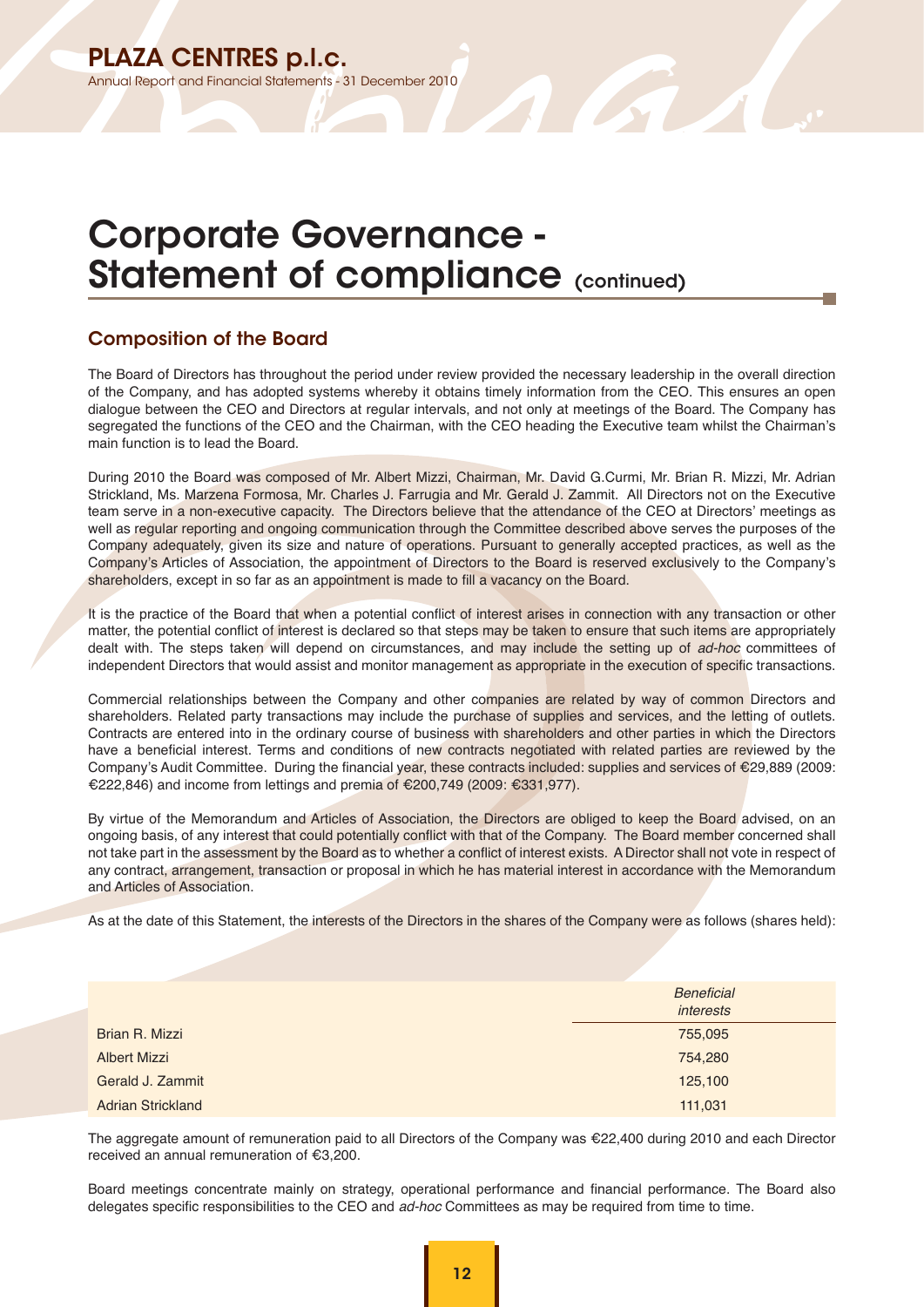## **Corporate Governance -<br>Statement of compliance (continued)**  $\frac{1}{\sqrt{2\pi}}$ PLAZA CENTRES p.l.c.<br>
Annual Report and Financial Statements - 31 December 2010<br>
Corporate Governance -

## Exercise of the role of the Board Exercise of the role of the Board

The activities of the Board are exercised in a manner designed to ensure that it can function independently of management and effectively supervise the operations of the Company.

Each Board meeting is presented with a report by the CEO, which regularly includes the Company's management accounts circulated monthly to each Director; a management commentary on the results and on relevant events and decisions; and sets out background information on any matter requiring the approval of the Board.

Apart from setting the strategy and direction of the Company, the Board retains direct responsibility for approving and monitoring:

- (a) annual plans and budgets;
- (b) the remuneration of the Chief Executive Officer, which is determined on an arm's length basis by reference to the responsibility entailed in this post and to the Board's assessment of the performance of the official;
- (c) policies regulating relationships with tenants and prospective tenants, including the procedures to be followed from time to time to ensure the timely receipt of all amounts due to the Company;
- (d) tenancies which may require a variation from planned terms;
- (e) proposals for potential new investments, including any transactions which may entail the acquisition or disposal of property; and
- (f) the approval of interim and annual financial statements and reports, and of relevant public announcements made by the Company; the Company's compliance with its continuing listing obligations; and the systems of internal control established by management.

The Board does not consider it necessary to constitute separate committees to deal, inter alia, with item (b) above, as might be appropriate in a larger company. In ensuring compliance with other statutory requirements and with continuing listing obligations, the Board is advised directly, as appropriate, by its appointed broker, legal advisor and external auditors.

Directors are entitled to seek independent professional advice at any time on any aspect of their duties and responsibilities, at the Company's expense.

During the financial year under review, the Board held 9 meetings (2009: 11).

Over the period under review it is the Board's view that all members of the Board, individually and collectively, have contributed in line with the required levels of diligence and skill. In addition, the Board believes that its current composition endows the Board with a cross-section of skills and experience and achieves the appropriate balance required for it to function effectively.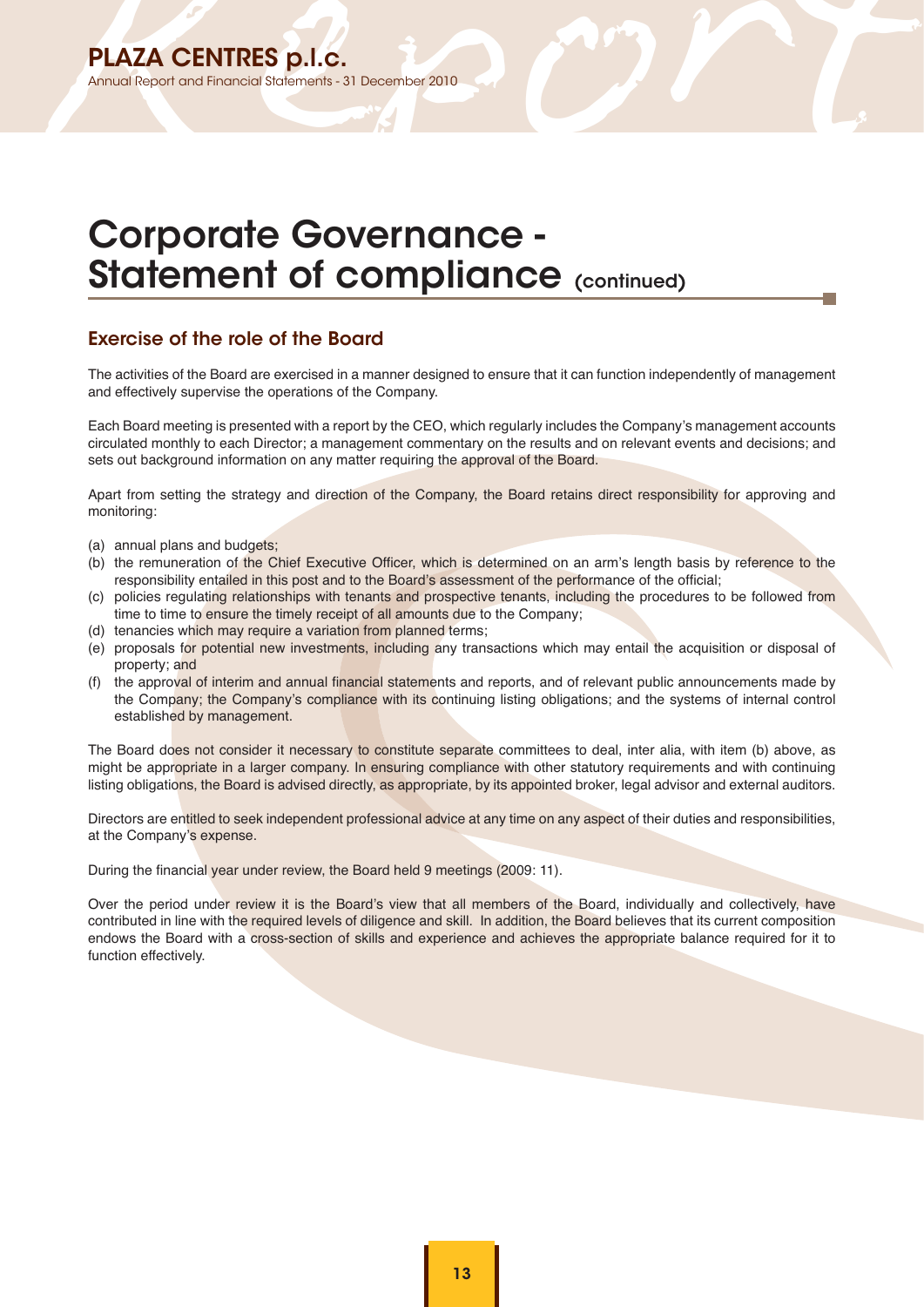## **Corporate Governance -<br>Statement of compliance (continued)**  $\frac{1}{\sqrt{2\pi}}$

## **Audit Committee** Audit Committee

As part of its corporate governance structures, the Company has established an Audit Committee in line with the requirements of the Listing Rules. Through the Audit Committee, the Board reviews the effectiveness of the Company's system of internal controls. This Committee is made up of Mr. Charles J. Farrugia, Mr. Adrian Strickland and Ms. Marzena Formosa. The terms of reference, approved by the Board of Directors, are modelled on the recommendations of the Listing Rules. They include, inter alia, the responsibility of reviewing the financial reporting process and policies, the system of internal control and management of financial risk, the audit process, any transactions with related parties and the Company's process for monitoring compliance with laws and regulations. The external auditors are invited to attend specific meetings of the Audit Committee and are entitled to convene a meeting if they consider that it is necessary.

When the Audit Committee's monitoring and review activities reveal cause for concern or scope for improvement, it shall make recommendations to the Board on the action needed to address the issue or make improvements. In accordance with the Listing Rules the Audit Committee met 5 times during 2010 (2009: 5). Each Director received a remuneration of €2,000 pro-rated during 2010.

## Communication with Shareholders and the Market

The Board is of the view that over the period under review the Company has communicated effectively with the market through a number of Company announcements that it published informing the market of significant events happening within the Company.

Business at the Company's Annual General Meeting (AGM) covers the approval of the Annual Report and Audited Financial Statements, the declaration of a dividend, if any, the election of Directors, the determination of the maximum aggregate emoluments that may be paid to Directors, the appointment of auditors and the authorisation of the Directors to set the auditors' remuneration.

Apart from the AGM, the Company intends to continue with its active communication strategy in the market, and shall accordingly continue to communicate with its shareholders and the market by way of the Annual Report and Financial Statements, by publishing its results on a six-monthly basis during the year, and by way of Company announcements to the market in general. The Company recognises the importance of maintaining a dialogue with the market to ensure that its strategies and performance are well understood and disclosed to the market in a timely manner. The Company's website (www.plaza-shopping.com) also contains information about the Company and its business, which is a source of further information to the market.

The Directors are committed to high standards of ethical conduct and to contribute to the development of the well-being of employees and their families as well as the local community and society at large.

The Directors' statement of responsibilities for preparing the financial statements is set out on page 9.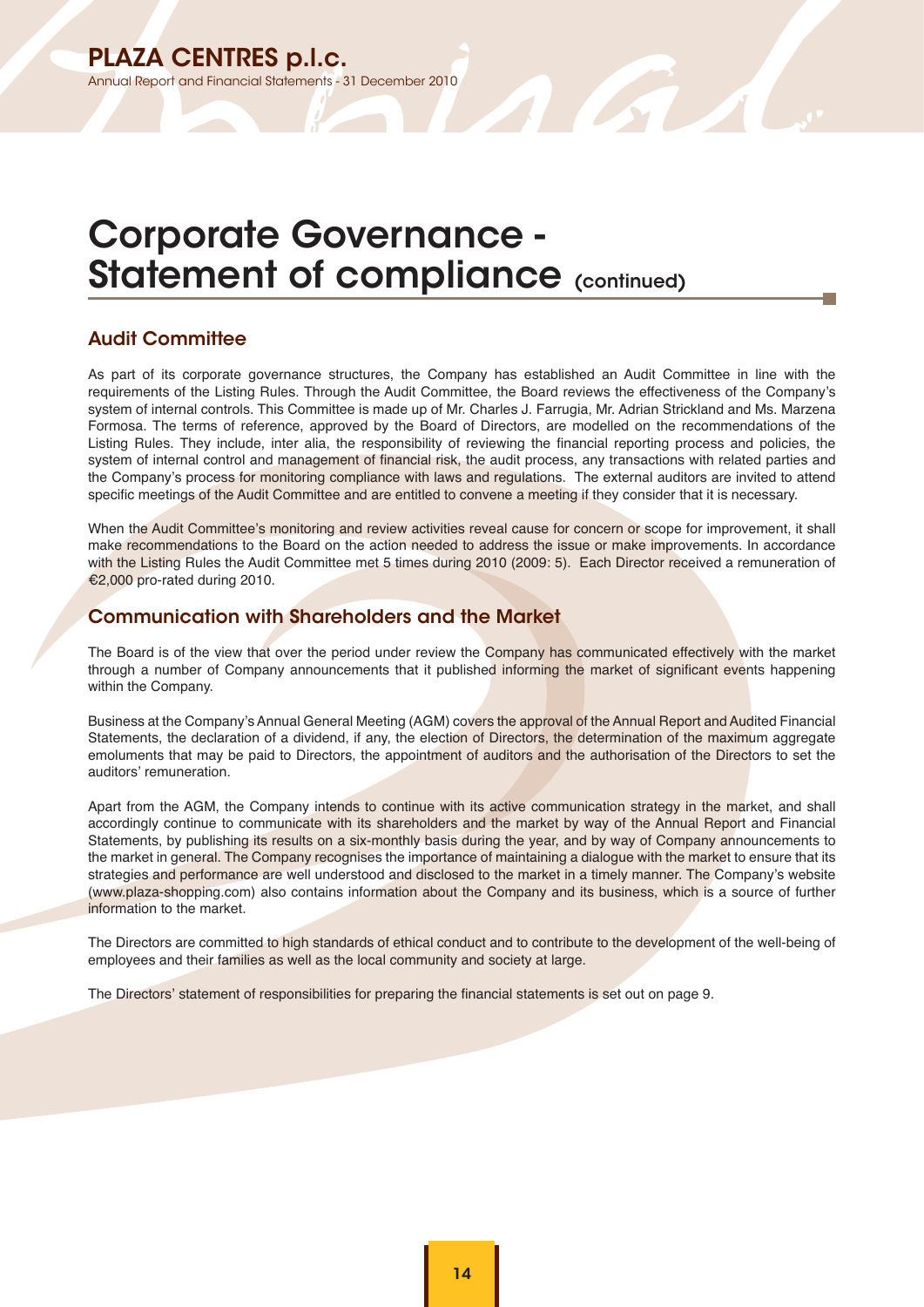# PLAZA CENTRES p.I.c.<br>Annual Report and Financial Statements - 31 December 2010<br>Independent auditor's report

To the Shareholders of Plaza Centres p.l.c.

## Report on the Financial Statements

We have audited the financial statements of Plaza Centres p.l.c. on pages 17 to 36 which comprise the statement of financial position as at 31 December 2010, and the statements of comprehensive income, changes in equity and cash flows for the year then ended and a summary of significant accounting policies and other explanatory information.

## *Directors' Responsibility for the Financial Statements*

As explained more comprehensively in the Directors' statement of responsibilities in relation to the financial statements on page 9, the Directors are responsible for the preparation of financial statements that give a true and fair view in accordance with International Financial Reporting Standards (IFRSs) as adopted by the EU and the requirements of the Maltese Companies Act, 1995 and for such internal control as the Directors determine is necessary to enable the preparation of financial statements that are free from material misstatement, whether due to fraud or error.

## *Auditor's Responsibility*

Our responsibility is to express an opinion on these financial statements based on our audit. We conducted our audit in accordance with International Standards on Auditing. Those Standards require that we comply with ethical requirements and plan and perform the audit to obtain reasonable assurance about whether the financial statements are free from material misstatement.

An audit involves performing procedures to obtain audit evidence about the amounts and disclosures in the financial statements. The procedures selected depend on the auditor's judgement, including the assessment of the risks of material misstatement of the financial statements, whether due to fraud or error. In making those risk assessments, the auditor considers internal control relevant to the entity's preparation of financial statements that give a true and fair view in order to design audit procedures that are appropriate in the circumstances, but not for the purpose of expressing an opinion on the effectiveness of the entity's internal control. An audit also includes evaluating the appropriateness of accounting policies used and the reasonableness of accounting estimates made by the directors, as well as evaluating the overall presentation of the financial statements.

We believe that the audit evidence we have obtained is sufficient and appropriate to provide a basis for our audit opinion.

## *Opinion*

In our opinion the financial statements

- " give a true and fair view of the financial position of the Company as at 31 December 2010, and of the Company's financial performance and its cash flows for the year then ended in accordance with IFRSs as adopted by the EU; and
- have been properly prepared in accordance with the requirements of the Maltese Companies Act, 1995.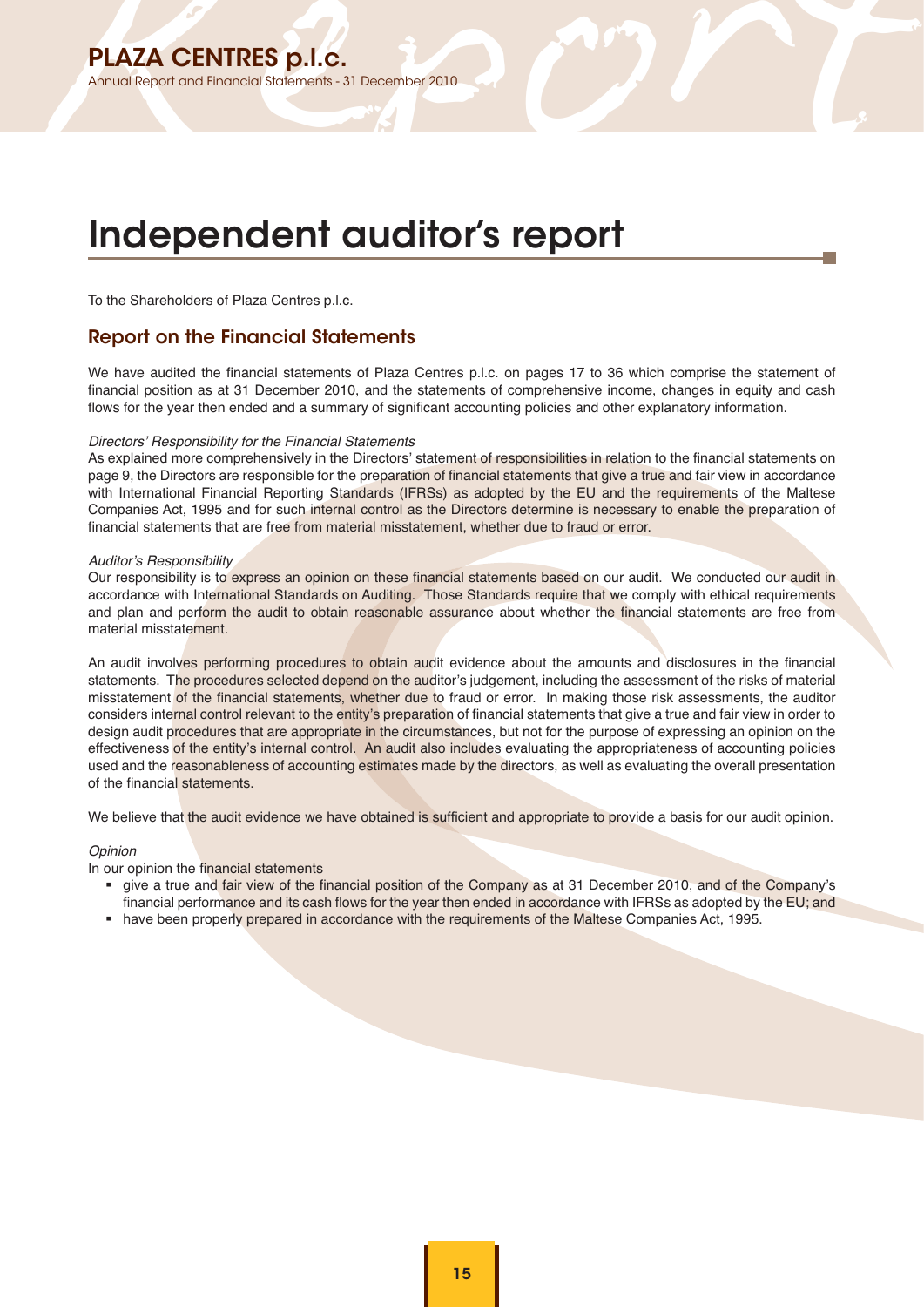## Independent auditor's report (continued)

## Report on Other Legal and Regulatory Requirements

The Listing Rules issued by the Malta Listing Authority require the Directors to prepare and include in their Annual Report a Statement of compliance providing an explanation of the extent to which they have adopted the Code of Principles of Good Corporate Governance and the effective measures that they have taken to ensure compliance throughout the accounting period with those Principles. The Listing Rules also require the auditor to include a report on the Statement of compliance prepared by the Directors.

We read the Statement of compliance and consider the implications for our report if we become aware of any apparent misstatements or material inconsistencies with the financial statements included in the Annual Report. Our responsibilities do not extend to considering whether this statement is consistent with any other information included in the Annual Report.

We are not required to, and we do not, consider whether the Board's statements on internal control included in the Statement of compliance cover all risks and controls, or form an opinion on the effectiveness of the Company's corporate governance procedures or its risk and control procedures.

In our opinion, the Statement of compliance set out on pages 11 to 14 has been properly prepared in accordance with the requirements of the Listing Rules issued by the Malta Listing Authority.

We also read other information contained in the Annual Report and consider whether it is consistent with the audited financial statements. The other information comprises only the chairman's statement, shareholder information and the Directors' report. Our responsibilities do not extend to any other information.

We also have responsibilities:

- - Under the Maltese Companies Act, 1995 to report to you if, in our opinion:
	- -The information given in the Directors' report is not consistent with the financial statements.
	- - Adequate accounting records have not been kept, or that returns adequate for our audit have not been received from branches not visited by us.
	- -The financial statements are not in agreement with the accounting records and returns.
	- We have not received all the information and explanations we require for our audit.
	- -Certain disclosures of Directors' remuneration specified by law are not made in the financial statements, giving the required particulars in our report.
- - Under the Listing Rules to review the statement made by the Directors, set out on page 9, that the business is a going concern together with supporting assumptions or qualifications as necessary.

We have nothing to report to you in respect of these responsibilities.

## **PRICEWATERHOUSE COPERS**

167 Merchants Street **Valletta** Malta

Romina Soler Partner 3 March 2011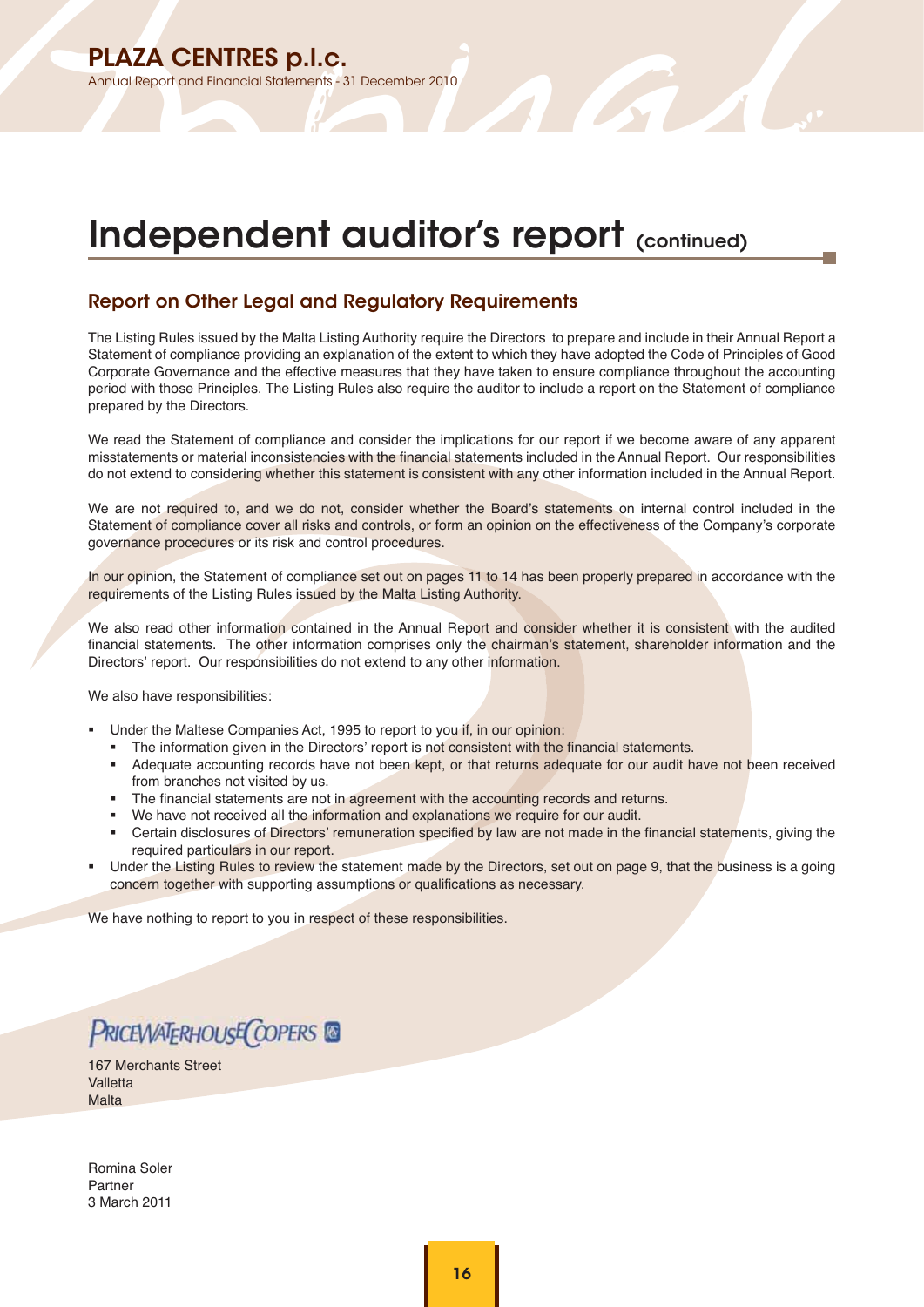# PLAZA CENTRES p.I.c.<br>Annual Report and Financial Statements - 31 December 2010<br>Statement of financial position

|                                                            |                | As at 31 December |              |  |
|------------------------------------------------------------|----------------|-------------------|--------------|--|
|                                                            | <b>Notes</b>   | 2010              | 2009         |  |
| <b>ASSETS</b>                                              |                | €                 | €            |  |
| <b>Non-current assets</b>                                  |                |                   |              |  |
| Property, plant and equipment                              | $\overline{4}$ | 28,022,993        | 26,847,076   |  |
| <b>Current assets</b>                                      |                |                   |              |  |
| Trade and other receivables                                | $\overline{5}$ | 343,844           | 300,756      |  |
| <b>Current tax asset</b>                                   |                |                   | 16,956       |  |
| Cash and cash equivalents                                  | 6              | 12,225            | 20,954       |  |
| <b>Total current assets</b>                                |                | 356,069           | 338,666      |  |
| <b>Total assets</b>                                        |                | 28,379,062        | 27, 185, 742 |  |
| <b>EQUITY AND LIABILITIES</b>                              |                |                   |              |  |
| Capital and reserves attributable to owners of the Company |                |                   |              |  |
| Share capital                                              | $\overline{7}$ | 4,385,738         | 4,385,738    |  |
| Share premium                                              | 8              | 3,094,868         | 3,094,868    |  |
| <b>Revaluation reserve</b>                                 | 9              | 10,498,075        | 10,509,323   |  |
| <b>Retained earnings</b>                                   |                | 2,257,440         | 2,204,268    |  |
| <b>Total equity</b>                                        |                | 20,236,121        | 20,194,197   |  |
| <b>Non-current liabilities</b>                             |                |                   |              |  |
| <b>Borrowings</b>                                          | 10             | 2,549,567         | 1,505,852    |  |
| Deferred tax liabilities                                   | 11             | 2,896,462         | 2,879,432    |  |
| Trade and other payables                                   | 12             | 633,409           | 775,442      |  |
| <b>Total non-current liabilities</b>                       |                | 6,079,438         | 5,160,726    |  |
| <b>Current liabilities</b>                                 |                |                   |              |  |
| <b>Borrowings</b>                                          | 10             | 1,315,221         | 1,168,272    |  |
| Trade and other payables                                   | 12             | 731,450           | 662,547      |  |
| <b>Current tax liabilities</b>                             |                | 16,832            |              |  |
| <b>Total current liabilities</b>                           |                | 2,063,503         | 1,830,819    |  |
| <b>Total liabilities</b>                                   |                | 8,142,941         | 6,991,545    |  |
| <b>Total equity and liabilities</b>                        |                | 28,379,062        | 27, 185, 742 |  |

The notes on pages 21 to 36 are an integral part of these financial statements.

The financial statements on pages 17 to 36 were authorised for issue by the Board on 3 March 2011 and were signed on its behalf by:

Albert Mizzi Chairman

Charles J. Farrugia Director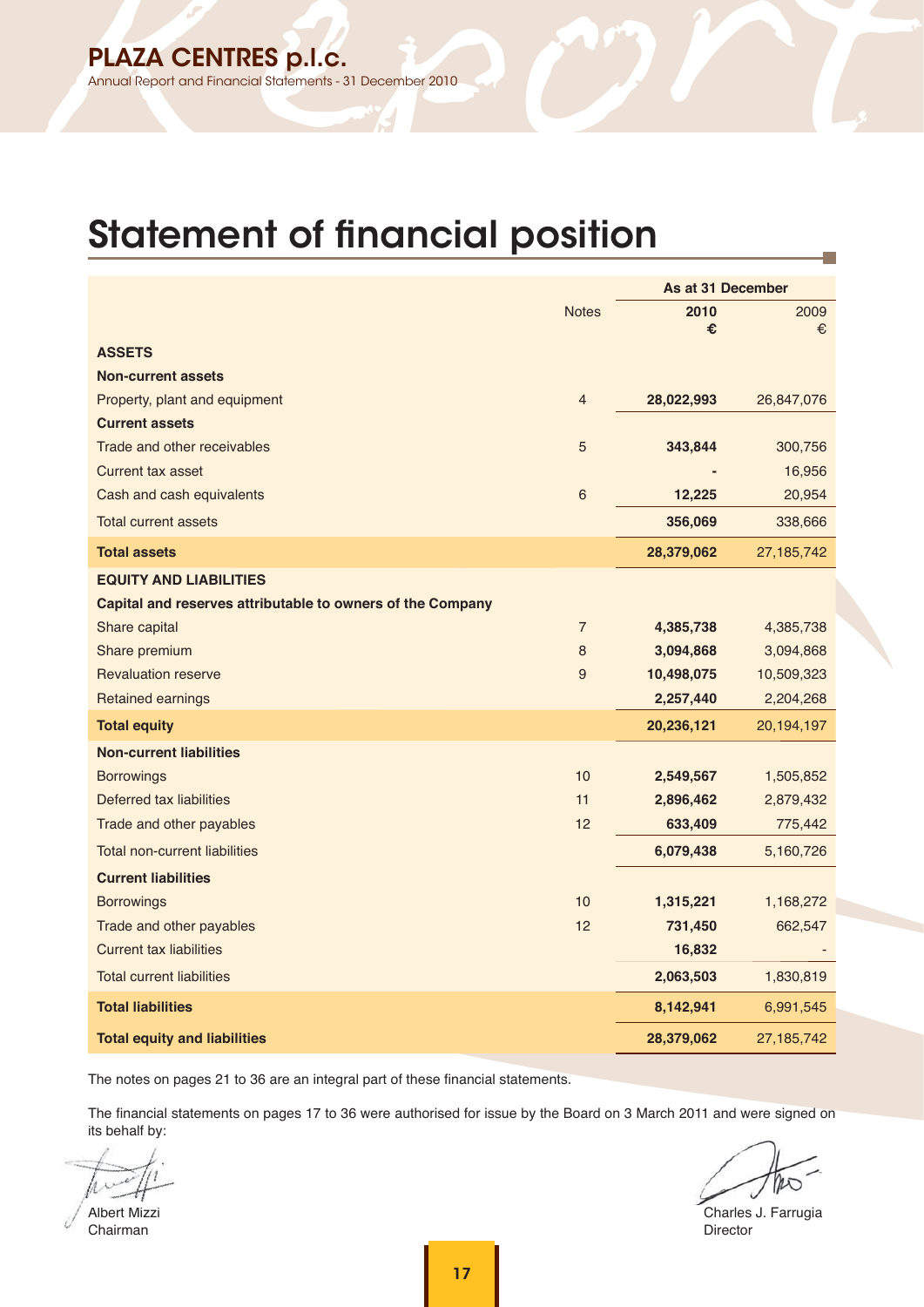## Statement of comprehensive income

|                                                             |              | <b>Year ended 31 December</b> |                         |
|-------------------------------------------------------------|--------------|-------------------------------|-------------------------|
|                                                             | <b>Notes</b> | 2010<br>€                     | 2009<br>€               |
| <b>Revenue</b>                                              |              | 2,061,794                     | 1,999,827               |
| <b>Marketing costs</b>                                      | 13           | (62, 423)                     | (42, 689)               |
| Maintenance costs                                           | 13           | (16, 393)                     | (14, 758)               |
| Administrative expenses                                     | 13           | (264, 353)                    | (233, 239)              |
| <b>Operating profit before depreciation</b><br>Depreciation | 13           | 1,718,625<br>(333, 925)       | 1,709,141<br>(325, 332) |
| <b>Operating profit</b><br>Finance income                   | 15           | 1,384,700<br>16,277           | 1,383,809<br>16,325     |
| <b>Finance costs</b>                                        | 16           | (91, 162)                     | (84, 723)               |
| <b>Profit before tax</b><br>Tax expense                     | 17           | 1,309,815<br>(477, 115)       | 1,315,411<br>(478, 628) |
| Profit for the year - total comprehensive income            |              | 832,700                       | 836,783                 |
| Earnings per share (cents)                                  | 19           | <b>8c85</b>                   | <b>8c89</b>             |

The notes on pages 21 to 36 are an integral part of these financial statements.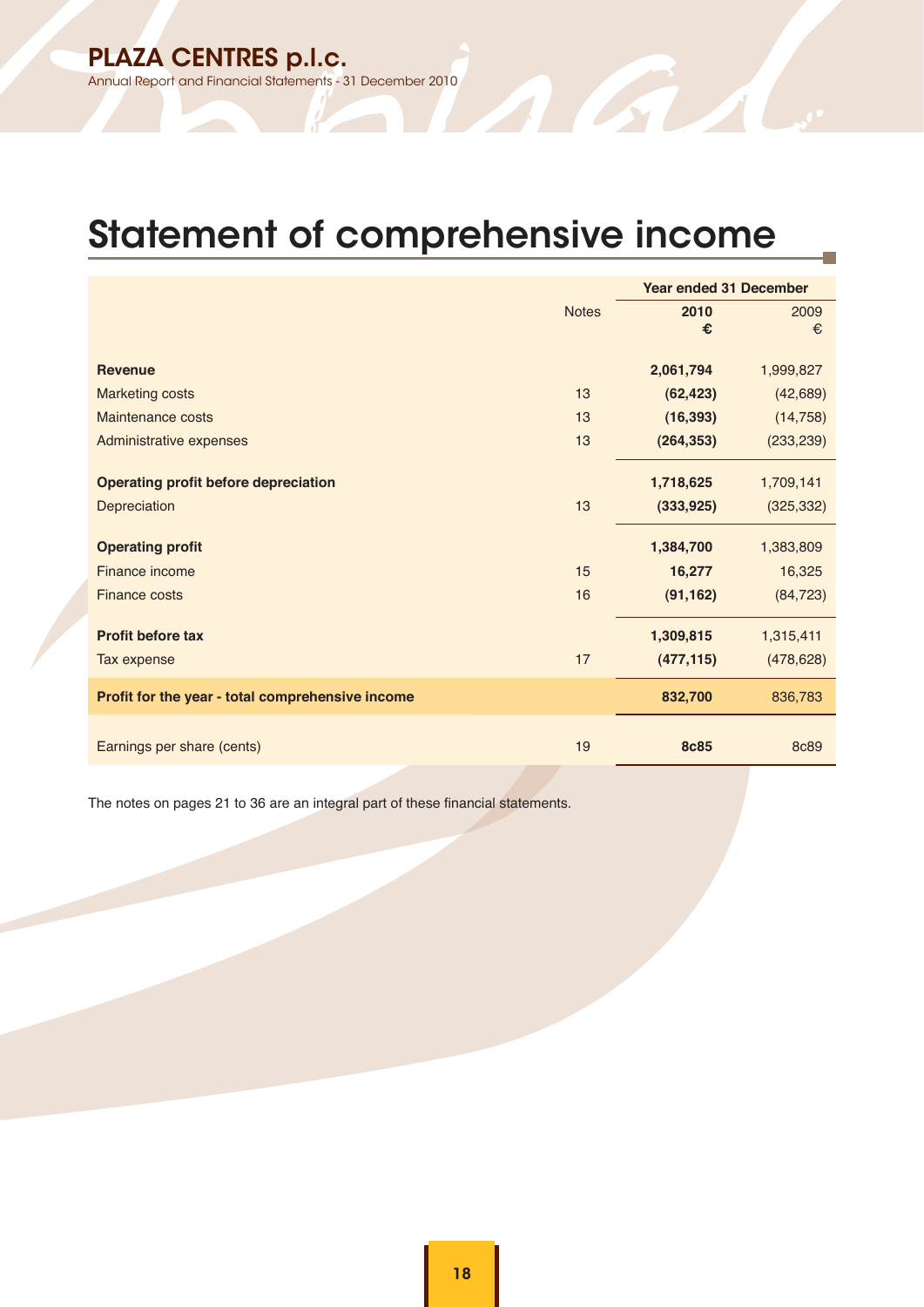# PLAZA CENTRES p.I.c.<br>Annual Report and Financial Statements - 31 December 2010<br>Statement of changes in equity

|                                                                                                       | <b>Notes</b> | <b>Share</b><br>capital<br>€ | <b>Share</b><br>premium<br>€ | <b>Revaluation</b><br>reserve<br>€ | <b>Retained</b><br>earnings<br>€ | <b>Total</b><br>equity<br>€ |
|-------------------------------------------------------------------------------------------------------|--------------|------------------------------|------------------------------|------------------------------------|----------------------------------|-----------------------------|
| Balance at 1 January 2009                                                                             |              | 4,385,738                    | 3,094,868                    | 10,520,571                         | 2,100,884                        | 20,102,061                  |
| <b>Comprehensive income</b><br>Profit for the year                                                    |              |                              |                              |                                    | 836,783                          | 836,783                     |
| <b>Other comprehensive income:</b><br>Depreciation transfer through                                   |              |                              |                              |                                    |                                  |                             |
| asset use, net of deferred tax                                                                        | 9            |                              |                              | (11, 248)                          | 11,248                           |                             |
| Total comprehensive income                                                                            |              |                              |                              | (11, 248)                          | 848,031                          | 836,783                     |
| <b>Transactions with owners</b><br>Dividends relating to 2008                                         | 20           |                              |                              |                                    | (744, 647)                       | (744, 647)                  |
| Balance at 1 January 2010                                                                             |              | 4,385,738                    | 3,094,868                    | 10,509,323                         | 2,204,268                        | 20,194,197                  |
| <b>Comprehensive income</b><br>Profit for the year                                                    |              |                              |                              |                                    | 832,700                          | 832,700                     |
| <b>Other comprehensive income:</b><br>Depreciation transfer through<br>asset use, net of deferred tax | 9            |                              |                              | (11, 248)                          | 11,248                           |                             |
| Total comprehensive income                                                                            |              |                              |                              | (11, 248)                          | 843,948                          | 832,700                     |
| <b>Transactions with owners</b><br>Dividends relating to 2009                                         | 20           |                              |                              | -                                  | (790, 776)                       | (790, 776)                  |
| <b>Balance at 31 December 2010</b>                                                                    |              | 4,385,738                    | 3,094,868                    | 10,498,075                         | 2,257,440                        | 20,236,121                  |

The notes on pages 21 to 36 are an integral part of these financial statements.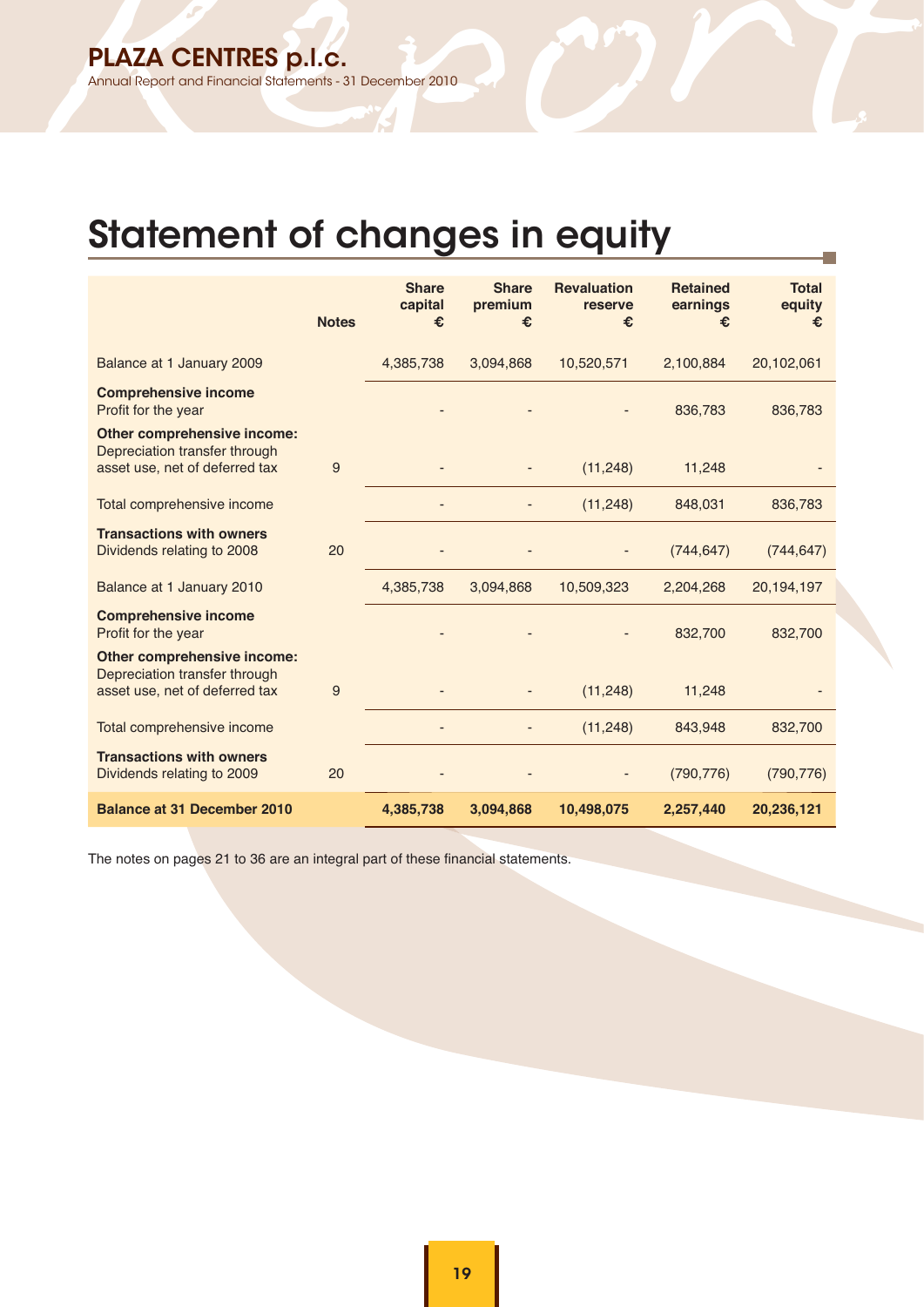## Statement of cash flows

|                                                |              | <b>Year ended 31 December</b> |             |
|------------------------------------------------|--------------|-------------------------------|-------------|
|                                                | <b>Notes</b> | 2010                          | 2009        |
|                                                |              | €                             | €           |
| <b>Cash flows from operating activities</b>    |              |                               |             |
| Cash generated from operations                 | 21           | 1,289,848                     | 1,527,163   |
| Interest received                              | 15           | 16,277                        | 16,325      |
| Interest paid                                  |              | (71, 403)                     | (60, 925)   |
| Income tax paid                                |              | (426, 297)                    | (529, 744)  |
| Net cash from operating activities             |              | 808,425                       | 952,819     |
| <b>Cash flows from investing activities</b>    |              |                               |             |
| Purchase of property, plant and equipment      |              | (1, 217, 042)                 | (1,571,636) |
| Net cash used in investing activities          |              | (1, 217, 042)                 | (1,571,636) |
| <b>Cash flows from financing activities</b>    |              |                               |             |
| Increase in borrowings                         | 10           | 1,043,715                     | 692,423     |
| Dividends paid                                 | 20           | (790, 776)                    | (744, 647)  |
| Net cash from/(used in) financing activities   |              | 252,939                       | (52, 224)   |
| Net movement in cash and cash equivalents      |              | (155, 678)                    | (671, 041)  |
| Cash and cash equivalents at beginning of year |              | (924, 478)                    | (253, 437)  |
| Cash and cash equivalents at end of year       | 6            | (1,080,156)                   | (924, 478)  |

a.

The notes on pages 21 to 36 are an integral part of these financial statements.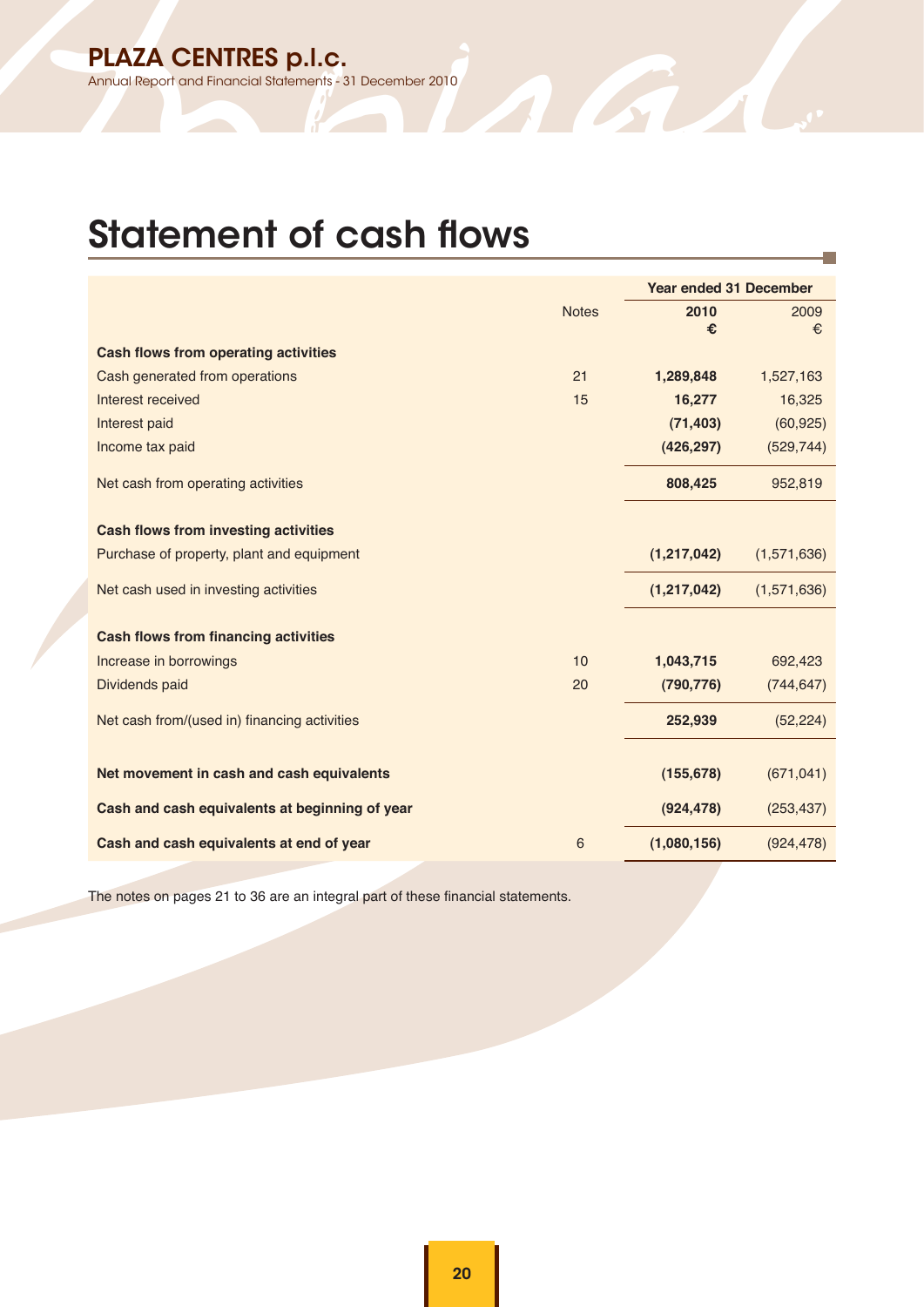# <u>Notes to the financial statements to the financial statement</u> PLAZA CENTRES p.l.c.<br>Annual Report and Financial Statements - 31 December 2010<br>Notes to the financial statements

## 1. Summary of significant accounting policies

The principal accounting policies applied in the preparation of these financial statements are set out below. These policies have been consistently applied to all the years presented, unless otherwise stated.

## **1.1 Basis of preparation**

These financial statements have been prepared in accordance with International Financial Reporting Standards (IFRSs) as adopted by the EU and the requirements of the Companies Act, 1995. They have been prepared under the historical cost convention, except as modified by the fair valuation of the land and buildings class of property, plant and equipment.

The preparation of financial statements in conformity with IFRSs as adopted by the EU requires the use of certain accounting estimates. It also requires Directors to exercise their judgement in the process of applying the Company's accounting policies (see Note 3 – Critical accounting estimates and judgements).

## *Standards, interpretations and amendments to published standards effective in 2010*

In 2010, the Company adopted new standards, amendments and interpretations to existing standards that are mandatory for the Company's accounting period beginning on 1 January 2010. The adoption of these revisions to the requirements of IFRSs as adopted by the EU did not result in substantial changes to the Company's accounting policies.

## *Standards, interpretations and amendments to published standards that are not yet effective*

Certain new standards, amendments and interpretations to existing standards have been published by the date of authorisation for issue of these financial statements but are mandatory for the Company's accounting periods beginning after 1 January 2010. The Company has not early adopted these revisions to the requirements of IFRSs as adopted by the EU and the Company's directors are of the opinion that there are no requirements that will have a possible significant impact on the Company's financial statements in the period of initial application.

## **1.2 Segment reporting**

Operating segments are reported in a manner consistent with the internal reporting provided to the chief operating decision-maker. The chief operating decision-maker, who is responsible for allocating resources and assessing performance of the operating segments has been identified as the Board of Directors that makes strategic decisions. The Board of Directors considers the Company to be made up of one segment, that is to lease and manage the Plaza Shopping and Commercial Centre.

## **1.3 Foreign currency translation**

## *(a) Functional and presentation currency*

Items included in the financial statements are measured using the currency of the primary economic environment in which the entity operates ('the functional currency'). The financial statements are presented in euro, which is the company's functional and presentation currency.

## *(b) Transactions and balances*

Foreign currency transactions are translated into the functional currency using the exchange rates prevailing at the dates of the transactions or valuation where items are remeasured. Foreign exchange gains and losses resulting from the settlement of such transactions and from the translation at year-end exchange rates of monetary assets and liabilities denominated in foreign currencies are recognised in profit or loss.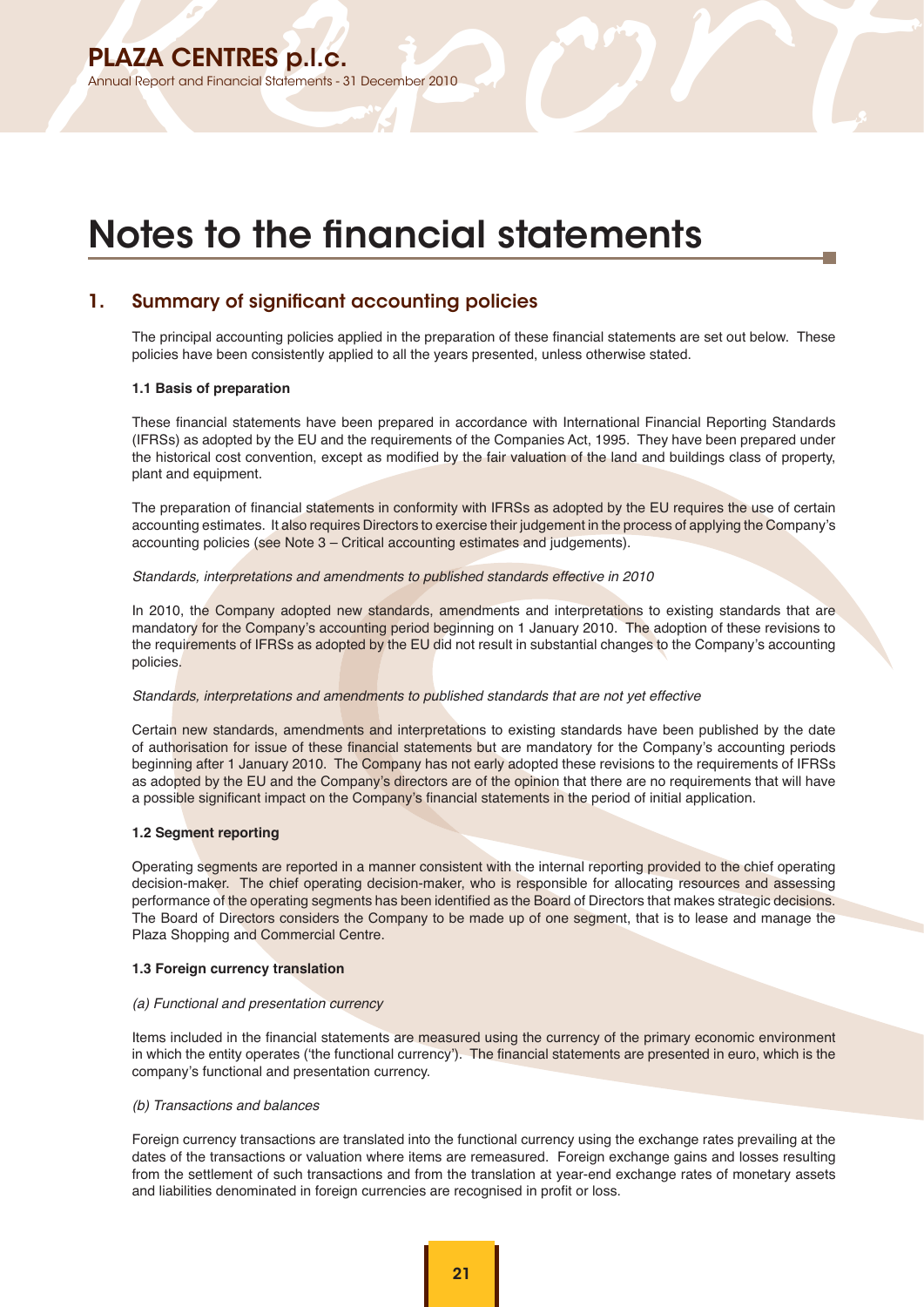## PLAZA CENTRES PLAZA CENTRES p.l.c.<br>Annual Report and Financial Statements - 31 December 2010 Annual Report and Financial Statements - 31 December 2010

## 1. Summary of significant accounting policies - continued

## **1.4 Property, plant and equipment**

Property, plant and equipment, comprising land and buildings, electrical installations, plant, machinery and equipment, and furniture and fittings are initially recorded at cost. Land and buildings are subsequently shown at market value, based on periodic, but at least triennial valuations by external independent valuers, less subsequent depreciation for buildings. Any accumulated depreciation at the date of revaluation is eliminated against the gross carrying amount of the asset, and the net amount is restated to the revalued amount of the asset. All other property, plant and equipment is stated at historical cost less depreciation. Historical cost includes expenditure that is directly attributable to the acquisition of the items.

Subsequent costs are included in the asset's carrying amount or recognised as a separate asset, as appropriate, only when it is probable that future economic benefits associated with the item will flow to the Company and the cost of the item can be measured reliably. All other repairs and maintenance are charged to profit or loss during the financial period in which they are incurred.

Increases in the carrying amount arising on revaluation of land and buildings are credited to the revaluation reserve in shareholders' equity. Decreases that offset previous increases of the same asset are charged against the revaluation reserve directly in equity; all other decreases are charged to profit or loss. Each year the difference between depreciation based on the revalued carrying amount of the asset charged to profit or loss and depreciation based on the asset's original cost, net of any related deferred income taxes, is transferred from the revaluation reserve to retained earnings.

Land is not depreciated. Depreciation on other assets is calculated using the straight-line method to allocate their cost or revalued amount to their residual values over their estimated useful lives, as follows:

|                                 | $\frac{9}{6}$  |  |
|---------------------------------|----------------|--|
| <b>Buildings</b>                |                |  |
| <b>Electrical installations</b> | 4              |  |
| Plant, machinery and equipment  | $5 - 20$       |  |
| Furniture and fittings          | $3.33 - 33.33$ |  |
|                                 |                |  |

Assets in the course of construction are not depreciated.

The assets' residual values and useful lives are reviewed and adjusted if appropriate, at the end of each reporting period.

An asset's carrying amount is written down immediately to its recoverable amount if the asset's carrying amount is greater than its estimated recoverable amount (Note 1.5).

Gains and losses on disposals are determined by comparing proceeds with the carrying amount and are recognised within 'operating profit'. On disposal of a revalued asset, the amounts included in the revaluation reserve relating to that asset are transferred to retained earnings.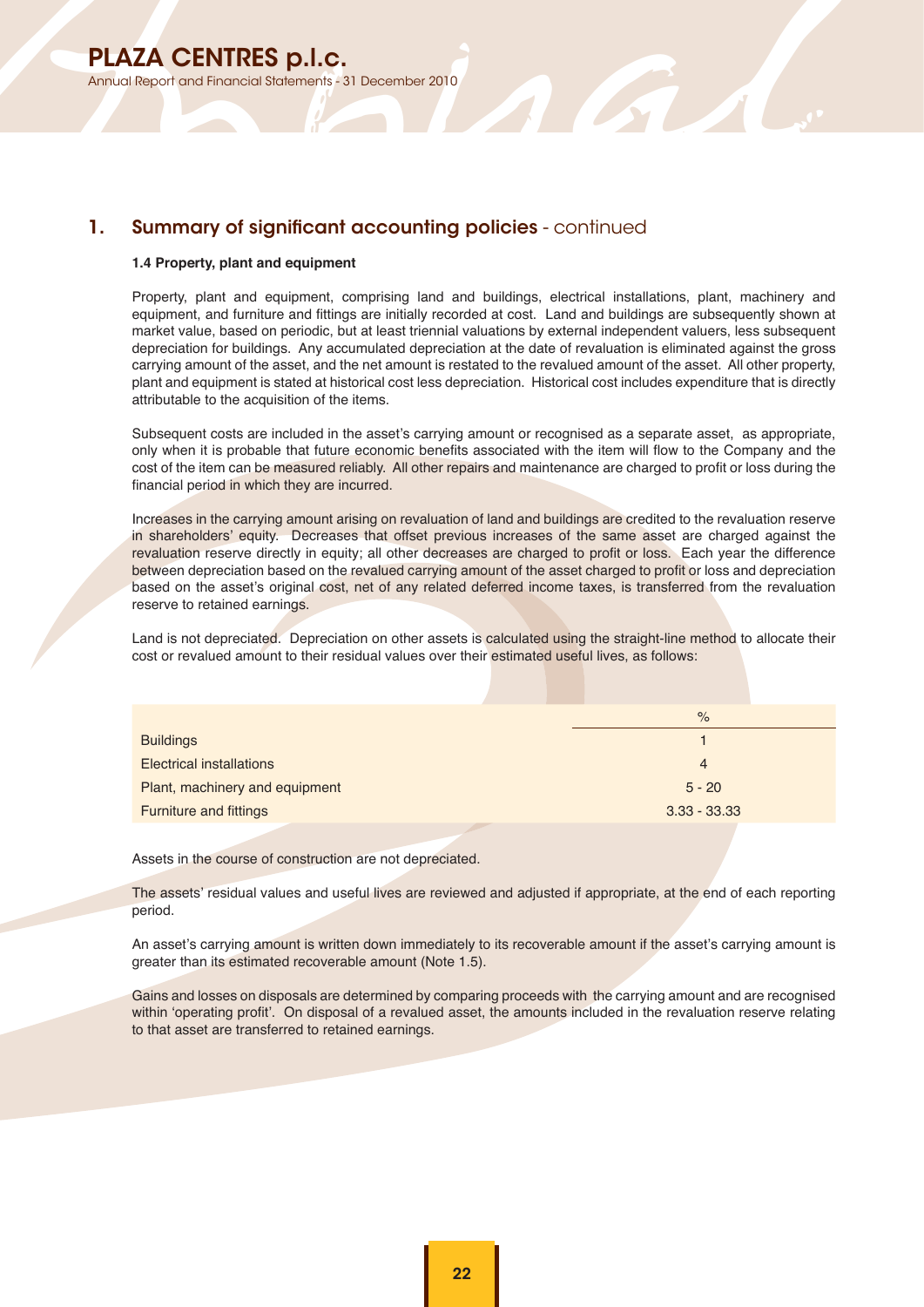## PLAZA CENTRES p.l.c.<br>
Annual Report and Financial Statements - 31 December 2010<br>
1. Summary of significant accounting policies - continued Annual Report and Financial Statements - 31 December 2010

## 1. Summary of significant accounting policies - continued

## **1.5 Impairment of non-financial assets**

Assets that have an indefinite useful life are not subject to amortisation and are tested annually for impairment. Assets that are subject to amortisation are reviewed for impairment whenever events or changes in circumstances indicate that the carrying amount may not be recoverable. An impairment loss is recognised for the amount by which the asset's carrying amount exceeds its recoverable amount. The recoverable amount is the higher of an asset's fair value less costs to sell and value in use. For the purposes of assessing impairment, assets are grouped at the lowest levels for which there are separately identifiable cash flows (cash-generating units). Non-financial assets other than goodwill that suffered an impairment are reviewed for possible reversal of the impairment at the end of each reporting period.

## **1.6 Financial assets**

## **1.6.1 Classification**

The Company classifies its financial assets in the loans and receivables category. The classification depends on the purpose for which the financial assets were acquired. Management determines the classification of its financial assets at initial recognition.

Loans and receivables are non-derivative financial assets with fixed or determinable payments that are not quoted in an active market. They arise when the Company provides money, goods or services directly to a debtor with no intention of trading the asset. They are included in current assets, except for maturities greater than twelve months after the reporting period. These are classified as non-current assets. The Company's loans and receivables comprise trade and other receivables and cash and cash equivalents in the statement of financial position (Notes 1.7 and 1.8).

## **1.6.2 Recognition and measurement**

The Company recognises a financial instrument in its statement of financial position when it becomes a party to the contractual provisions of the instrument. Loans and receivables are initially recognised at fair value plus transaction costs. All regular way transactions in assets classified in the loans and receivables category are accounted for using settlement date accounting, that is, on the date an asset is delivered to or by the entity. Loans and receivables are subsequently carried at amortised cost using the effective interest method. Amortised cost is the initial measurement amount adjusted for the amortisation of any difference between the initial and maturity amounts using the effective interest method. Financial assets are derecognised when the rights to receive cash flows from the financial assets have expired or have been transferred and the Company has transferred substantially all risks and rewards of ownership or has not retained control of the financial asset.

The Company assesses at the end of each reporting period whether there is objective evidence that a financial asset or a group of financial assets is impaired. If there is objective evidence that an impairment loss on loans and receivables has been incurred, the amount of the loss is measured as the difference between the asset's carrying amount and the present value of estimated future cash flows discounted at the financial asset's original effective interest rate. Impairment testing of trade receivables is described in Note 1.7.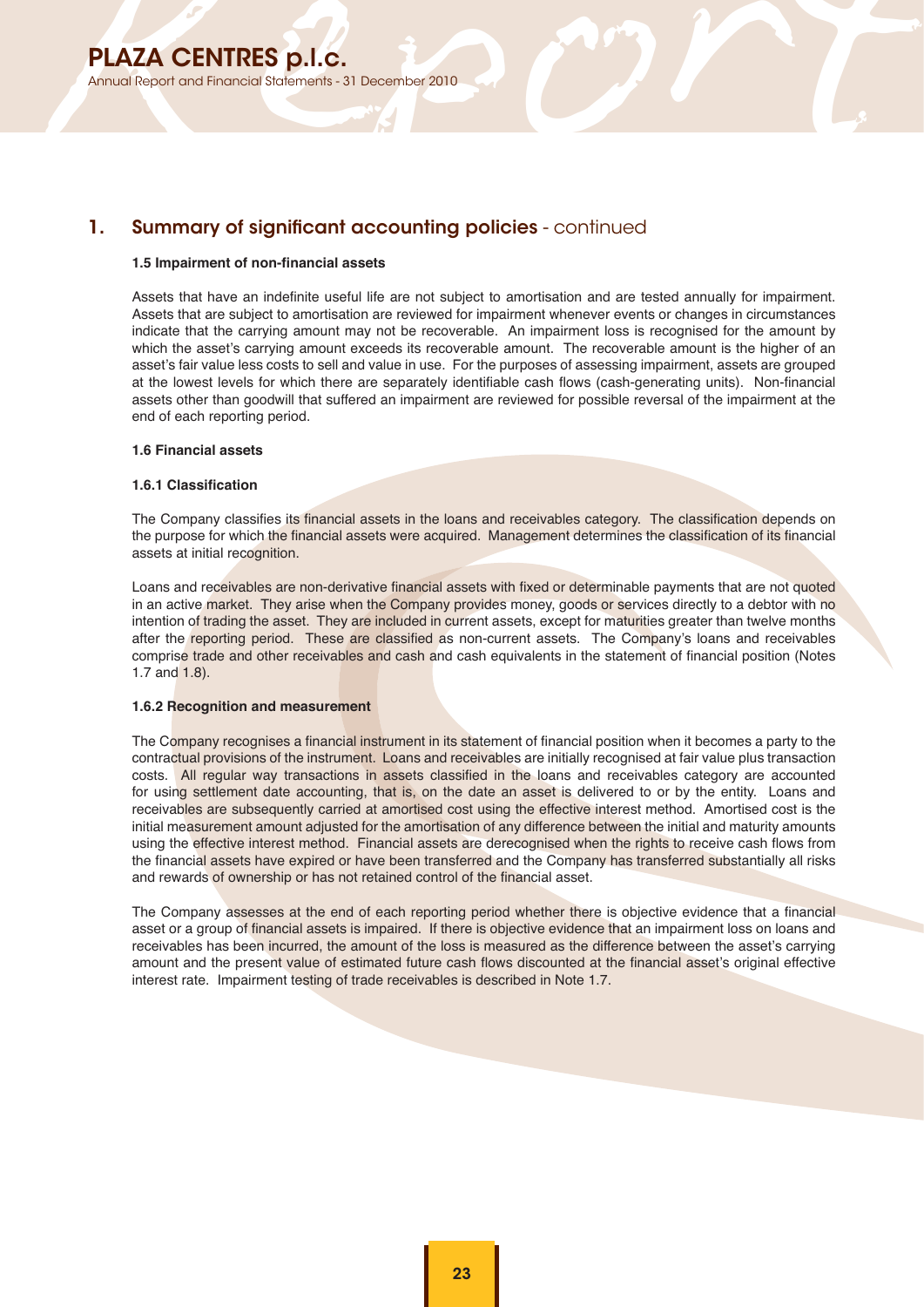## 1. Summary of significant accounting policies - continued

## **1.7 Trade and other receivables**

Trade receivables are amounts due from customers for services rendered in the ordinary course of business. If collection is expected in one year or less (or in the normal operating cycle of the business if longer), they are classified as current assets. If not, they are presented as non-current assets.

Trade and other receivables are recognised initially at fair value and subsequently measured at amortised cost using the effective interest method, less provision for impairment. A provision for impairment of trade and other receivables is established when there is objective evidence that the Company will not be able to collect all amounts due according to the original terms of receivables. Significant financial difficulties of the debtor, probability that the debtor will enter bankruptcy or financial reorganisation, and default or delinquency in payments are considered indications that the receivable is impaired. The amount of the provision is the difference between the asset's carrying amount and the present value of estimated future cash flows, discounted at the effective interest rate. The carrying amount of the asset is reduced and the amount of the loss is recognised in profit or loss. When a receivable is uncollectible, it is written off against trade and other receivables. Subsequent recoveries of amounts previously written off are credited to profit or loss.

## **1.8 Cash and cash equivalents**

Cash and cash equivalents include cash in hand, deposits held at call with banks, and bank overdrafts. Bank overdrafts are shown within borrowings in current liabilities in the statement of financial position.

## **1.9 Share capital**

Ordinary shares are classified as equity. Incremental costs directly attributable to the issue of new shares are shown as a deduction in equity from the proceeds.

## **1.10 Trade and other payables**

Trade payables are obligations to pay for goods or services that have been acquired in the ordinary course of business from suppliers. Accounts payable are classified as current liabilities if payment is due within one year or less (or in the normal operating cycle of the business if longer). If not, they are presented as non-current liabilities.

Trade and other payables are recognised initially at fair value and subsequently measured at amortised cost using the effective interest method.

## **1.11 Borrowings**

Borrowings are recognised initially at fair value, net of transaction costs incurred. Borrowings are subsequently carried at amortised cost; any difference between the proceeds (net of transaction costs) and the redemption value is recognised in profit or loss over the period of the borrowings using the effective interest method.

Borrowings are classified as current liabilities unless the Company has an unconditional right to defer settlement of the liability for at least twelve months after the reporting period.

Borrowing costs are capitalised within property, plant and equipment in so far as they relate to the specific external financing of assets under development. Such borrowing costs are capitalised up to the time that the assets are brought into use. Other borrowing costs are recognised as an expense in the year to which they relate.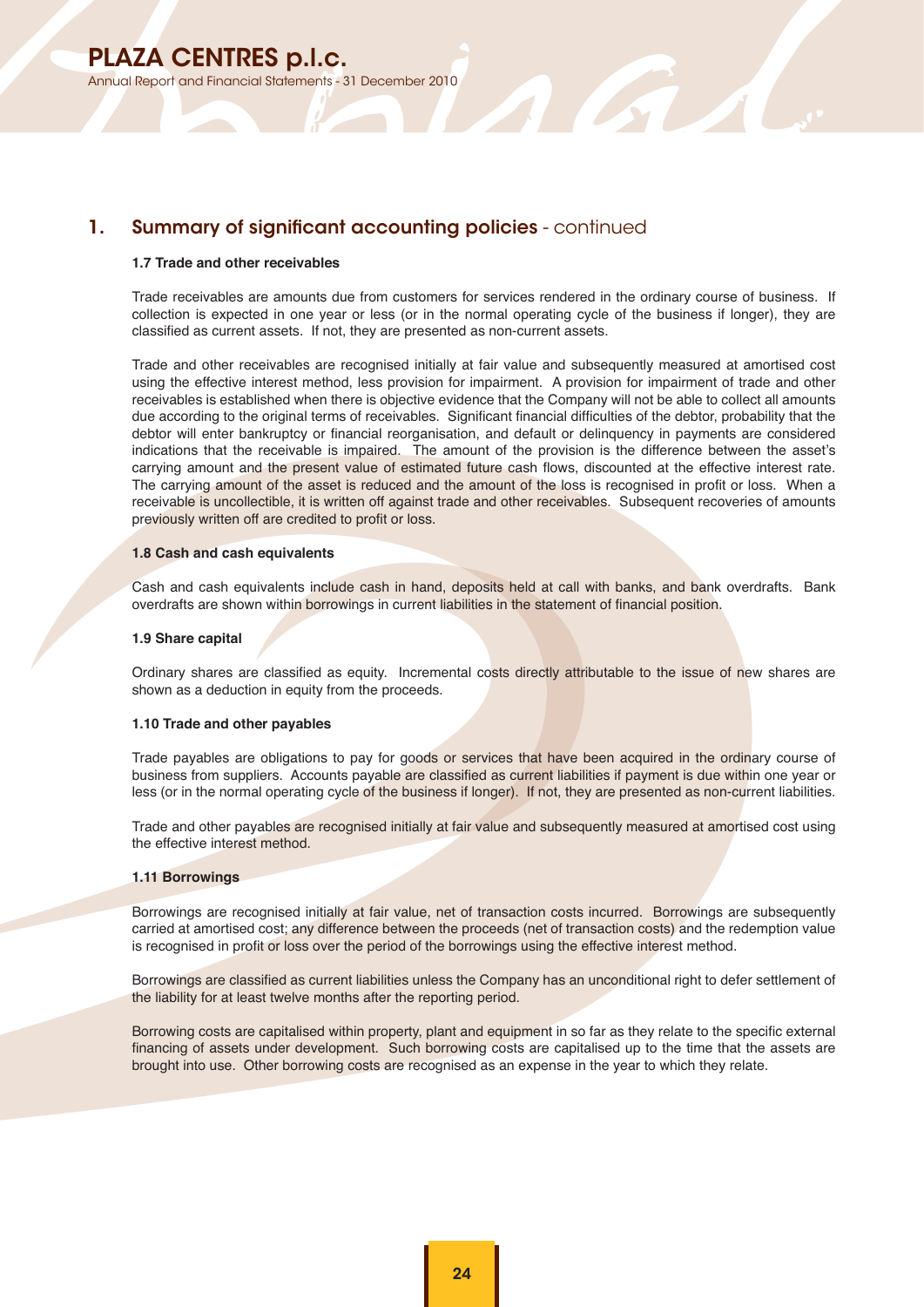## 1. Summary of significant accounting policies - continued PLAZA CENTRES p.l.c.<br>
Annual Report and Financial Statements - 31 December 2010<br>
1. Summary of significant accounting policies - continued

## **1.12 Offsetting financial instruments**

Financial assets and liabilities are offset and the net amount reported in the statement of financial position when there is a legally enforceable right to set off the recognised amounts and there is an intention to settle on a net basis, or realise the asset and settle the liability simultaneously.

## **1.13 Current and deferred taxation**

The tax expense for the period comprises current and deferred tax. Deferred tax is recognised using the liability method, on temporary differences arising between the tax bases of assets and liabilities and their carrying amounts in the financial statements. However, the deferred tax is not accounted for if it arises from initial recognition of an asset or liability in a transaction other than a business combination that at the time of the transaction affects neither accounting nor taxable profit or loss. Deferred tax is determined using tax rates (and laws) that have been enacted or substantially enacted by the end of the reporting period and are expected to apply when the related deferred tax asset is realised or the deferred tax liability is settled.

Under this method the company is required to make a provision for deferred income taxes on the revaluation of certain fixed assets. Such deferred tax is charged or credited directly to the revaluation reserve. Deferred income tax on the difference between the actual depreciation on the property and the equivalent depreciation based on the historical cost of the property is realised through profit or loss. Deferred tax assets are recognised only to the extent that it is probable that future taxable profit will be available against which the temporary differences can be utilised.

Deferred income tax assets and liabilities are offset when there is a legally enforceable right to offset current tax assets against current tax liabilities and when the deferred income tax assets and liabilities relate to income taxes levied by the same taxation authority on either the taxable entity or different taxable entities where there is an intention to settle the balances on a net basis.

## **1.14 Revenue recognition**

Revenue comprises the fair value of the consideration received or receivable for the sale of services in the ordinary course of the Company's activities. Revenue is shown net of value-added tax, returns, rebates and discounts.

The Company recognises revenue when the amount of revenue can be reliably measured, it is probable that future economic benefits will flow to the entity and when specific criteria have been met:

## *(a) Rendering of services*

Rents receivable and premia charged to clients are included in the financial statements as revenue. Leases in which a significant portion of the risks and rewards of ownership are retained by the lessor are classified as operating leases. Payments made under operating leases are credited to profit or loss on a straight-line basis over the period of the lease.

## *(b) Finance income*

Finance income is accounted for as it accrues, unless collectibility is in doubt.

## **1.15 Leases**

Leases in which a significant portion of the risks and rewards of ownership are retained by the lessor are classified as operating leases. Payments made under operating leases are charged to profit or loss on a straight-line basis over the period of the lease.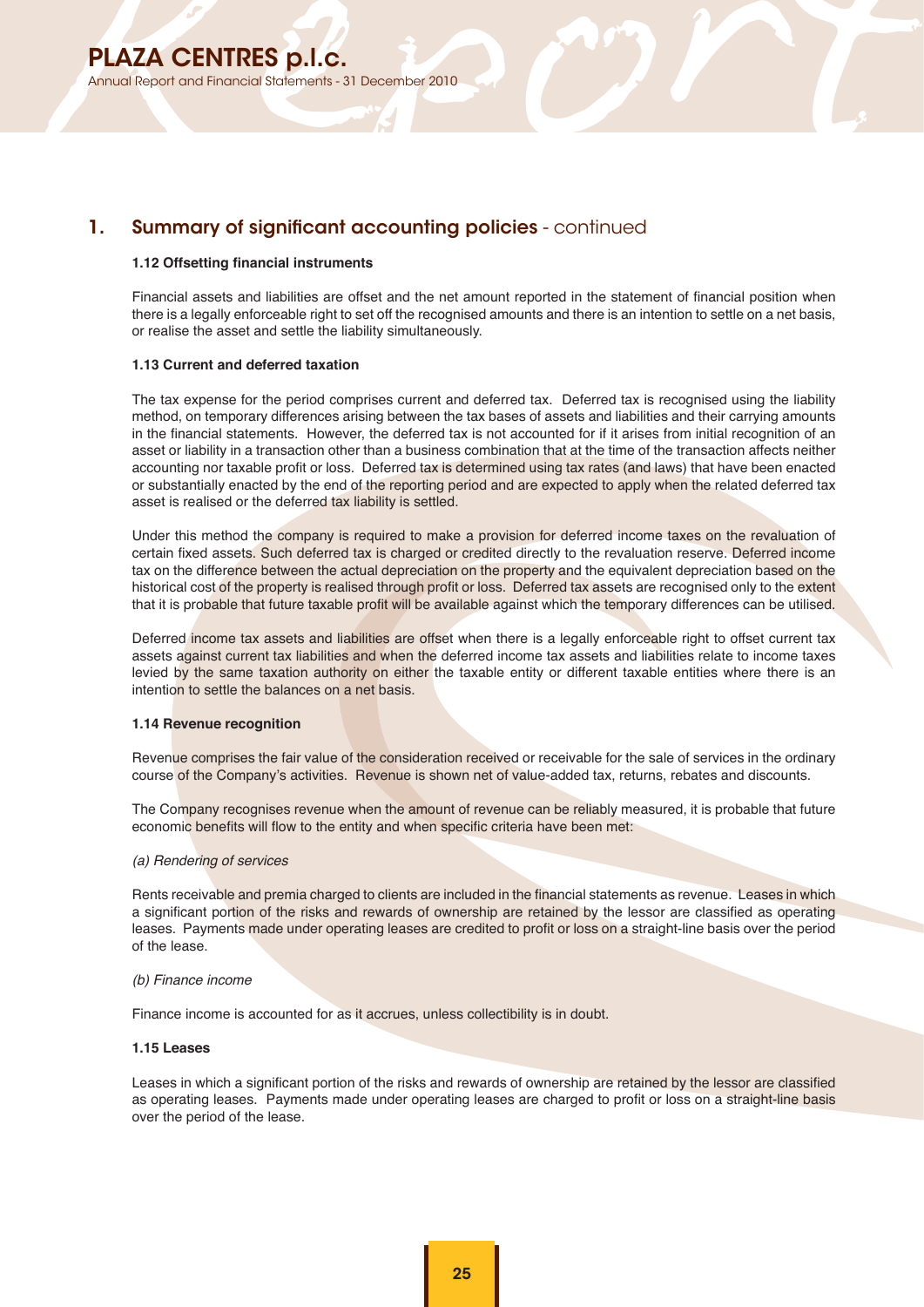## PLAZA CENTRES PLAZA CENTRES p.l.c.<br>Annual Report and Financial Statements - 31 December 2010 Annual Report and Financial Statements - 31 December 2010

## 1. Summary of significant accounting policies - continued

## **1.16 Dividend distribution**

Dividend distribution to the Company's shareholders is recognised as a liability in the Company's financial statements in the period in which the dividends are approved by the Company's shareholders.

## $2.$ **Financial risk management**

## **2.1 Financial risks factors**

The Company's activities potentially expose it to a variety of financial risks: market risk (including cash flow interest rate risk), credit risk and liquidity risk. The Company's overall risk management focuses on the unpredictability of financial markets and seeks to minimise potential adverse effects on the Company's financial performance. The Company did not make use of derivative financial instruments to hedge risk exposures during the current and preceding financial years. The Board provides principles for overall risk management, as well as policies covering risks referred to above.

*(a) Market risk*

## (i) Foreign exchange risk

Foreign exchange risk arises from future commercial transactions and recognised assets and liabilities which are denominated in a currency that is not the entity's functional currency. The Company's transactions and recognised assets and liabilities are all denominated in euro and hence the Company is not exposed to foreign exchange risk.

(ii) Cash flow and fair value interest rate risk

The Company's significant interest-bearing assets and liabilities, and related interest rate and maturity information, are disclosed in Notes 5, 6 and 10. The Company's interest rate risk principally arises from bank borrowings issued at variable rates (Note 10), which expose the Company to cash flow interest rate risk. Management monitors the impact of changes in market interest rates on amounts reported in profit or loss in respect of these instruments.

Based on the above, management considers the potential impact on profit or loss of a defined interest rate shift that is reasonably possible at the end of the reporting period to be immaterial.

*(b) Credit risk*

Financial assets that potentially subject the Company to concentrations of credit risk consist principally of cash and cash equivalents and credit exposure to customers, including outstanding receivables and committed transactions. The Company's exposures to credit risk as at the end of each reporting period are analysed as follows:

|                                      | 2010<br>€      | 2009<br>€ |
|--------------------------------------|----------------|-----------|
| Trade and other receivables (Note 5) | 343,844        | 300,756   |
| Cash and cash equivalents (Note 6)   | 12.225         | 20,954    |
| <b>Current taxation</b>              | $\blacksquare$ | 16,956    |
| Total loans and receivables          | 356,069        | 338,666   |

The maximum exposure to credit risk at the end of the reporting period in respect of the financial assets mentioned above is equivalent to their carrying amount. The Company does not hold any collateral as security in this respect.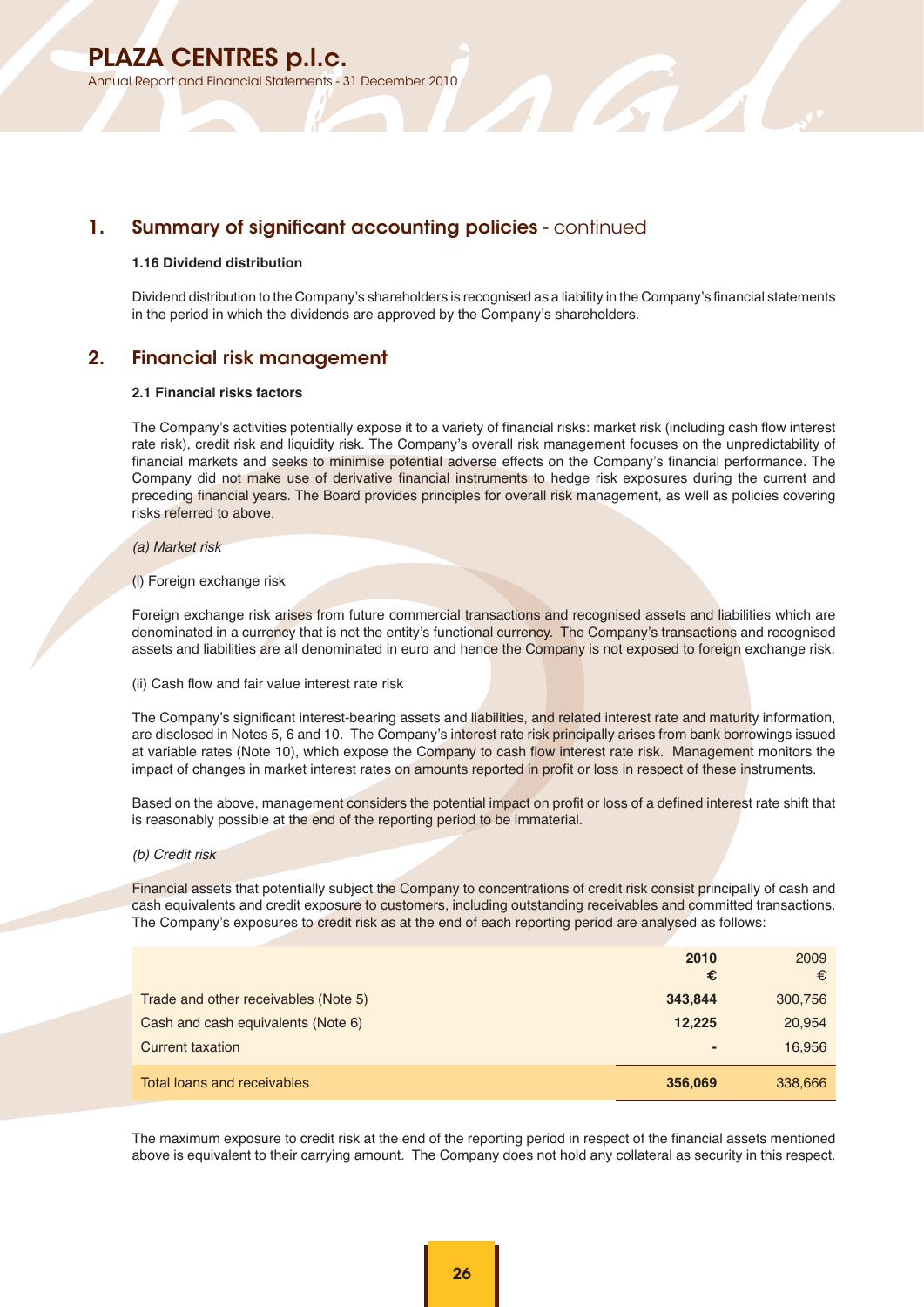## PLAZA CENTRES p.l.c.<br>Annual Report and Financial Statements - 31 December 2010<br>2. Financial risk management - continued Annual Report and Financial Statements - 31 December 2010

## 2. Financial risk management - continued

## **2.1 Financial risks factors** - continued

## *(b) Credit risk - continued*

Credit risk with respect to cash and cash equivalents is not considered to be significant since the Company's cash is placed with quality financial institutions. Credit risk with respect to trade receivables is limited due to the number of customers comprising the Company's debtor base. The Company assesses the credit quality of its tenants taking into account financial position, past experience and other factors. The Company manages credit limits and exposures actively in a practicable manner such that there are no material past due amounts receivable from tenants as at the end of the reporting period. The Company's receivables, which are not impaired financial assets, are principally in respect of transactions with tenants for whom there is no recent history of default. Management does not expect any material losses from non-performance by these tenants.

## *(c) Liquidity risk*

The Company is exposed to liquidity risk in relation to meeting future obligations associated with its financial liabilities, which comprise principally interest-bearing borrowings and trade and other payables (refer to Notes 10 and 12). The Company's current liabilities exceeded its current assets as at the financial year end by €1,707,434 (2009: €1,492,153) as a consequence of partially financing the acquisition and development of new projects through operational cash flows and short-term financing. Prudent liquidity risk management includes maintaining sufficient cash and committed credit lines to ensure the availability of an adequate amount of funding to meet the Company's obligations.

Management monitors liquidity risk by means of cash flow forecasts on the basis of expected cash flows over a twelve month period and ensures that no additional financing facilities are expected to be required over the coming year. It discusses these forecast with the audit committee prior to their presentation for Board approval. The Company's liquidity risk is not deemed to be material in view of the matching of cash inflows and outflows arising from expected maturities of financial instruments, expectations for future income streams from existing and new contracts, coupled with the Company's committed borrowing facilities that it can access to meet liquidity needs as referred to previously and as disclosed in some more detail in Note 10.

The carrying amounts of the Company's assets and liabilities are analysed into relevant maturity groupings based on the remaining period at the end of the reporting period to the contractual maturity date in the respective notes to the financial statements.

## **2.2 Capital risk management**

The Company's objectives when managing capital are to safeguard the Company's ability to continue as a going concern in order to provide returns for shareholders and benefits for other stakeholders and to maintain an optimal capital structure to reduce the cost of capital. In order to maintain or adjust the capital structure, the Company may issue new shares or adjust the amount of dividends paid to shareholders.

The Company's equity, as disclosed in the statement of financial position, constitutes its capital. The Company maintains the level of capital by reference to its financial obligations and commitments arising from operational requirements. In view of the nature of the Company's activities and the extent of borrowings or debt, the capital level as at the reporting date is deemed adequate by the directors.

## **2.3 Fair values of financial instruments**

At 31 December 2010 and 2009 the carrying amounts of cash at bank, receivables, payables, accrued expenses and current borrowings reflected in the financial statements are reasonable estimates of fair value in view of the nature of these instruments or the relatively short period of time between the origination of the instruments and their expected realisation. Non-current borrowings are accounted for at amortised cost.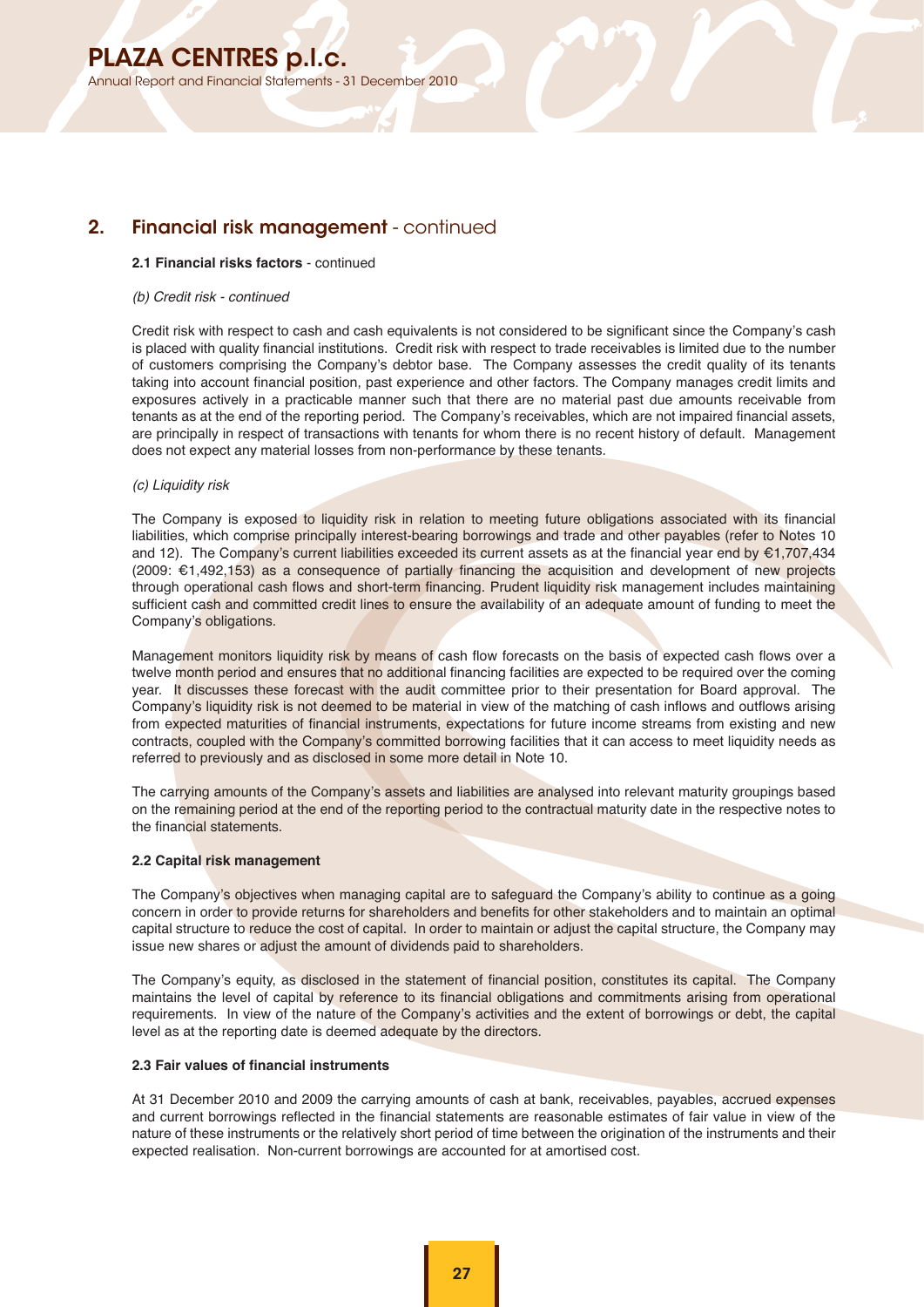## $3<sub>1</sub>$ 3. Critical accounting estimates and judgements

Estimates and judgements are continually evaluated and based on historical experience and other factors including expectations of future events that are believed to be reasonable under the circumstances.

In the opinion of the directors, the accounting estimates and judgements made in the course of preparing these financial statements are not difficult, subjective or complex to a degree which would warrant their description as critical in terms of the requirements of IAS 1.

As referred in Note 4, the Company's land and buildings were revalued by the directors as at 31 December 2008. This valuation has been made on the basis of independent professional advice which has considered, inter alia, the projected future earnings from the Plaza Shopping and Commercial Centre, in the main based on current rental contracts projected over the longer term, its ongoing maintenance needs, and other relevant market factors.

## $\mathbf{A}$ . Property, plant and equipment

|                                    | Land<br>and<br>buildings<br>€ | Electrical<br>installations<br>€ | Plant.<br>machinery<br>and<br>equipment<br>€ | <b>Furniture</b><br>and<br>fittings<br>€ | Total<br>€  |
|------------------------------------|-------------------------------|----------------------------------|----------------------------------------------|------------------------------------------|-------------|
| At 1 January 2009                  |                               |                                  |                                              |                                          |             |
| Cost or valuation                  | 23,126,320                    | 865.624                          | 3,355,405                                    | 1,479,255                                | 28,826,604  |
| Accumulated depreciation           |                               | (426, 787)                       | (2,200,911)                                  | (708, 831)                               | (3,336,529) |
| Net book amount                    | 23,126,320                    | 438,837                          | 1,154,494                                    | 770,424                                  | 25,490,075  |
| <b>Year ended 31 December 2009</b> |                               |                                  |                                              |                                          |             |
| Opening net book amount            | 23,126,320                    | 438,837                          | 1,154,494                                    | 770,424                                  | 25,490,075  |
| <b>Additions</b>                   | 1,383,678                     | 61,949                           | 98,802                                       | 137,904                                  | 1,682,333   |
| Depreciation charge                | (69, 692)                     | (36,981)                         | (165, 213)                                   | (53, 446)                                | (325, 332)  |
| Closing net book amount            | 24,440,306                    | 463,805                          | 1,088,083                                    | 854,882                                  | 26,847,076  |
| At 31 December 2009                |                               |                                  |                                              |                                          |             |
| Cost or valuation                  | 24,509,998                    | 927,573                          | 3,454,207                                    | 1,617,159                                | 30,508,937  |
| Accumulated depreciation           | (69, 692)                     | (463, 768)                       | (2,366,124)                                  | (762, 277)                               | (3,661,861) |
| Net book amount                    | 24,440,306                    | 463,805                          | 1,088,083                                    | 854,882                                  | 26,847,076  |
| Year ended 31 December 2010        |                               |                                  |                                              |                                          |             |
| Opening net book amount            | 24,440,306                    | 463,805                          | 1,088,083                                    | 854,882                                  | 26,847,076  |
| <b>Additions</b>                   | 1,096,378                     | 90,375                           | 236,003                                      | 87,086                                   | 1,509,842   |
| Depreciation charge                | (70, 698)                     | (37, 497)                        | (168, 983)                                   | (56, 747)                                | (333, 925)  |
| Closing net book amount            | 25,465,986                    | 516,683                          | 1,155,103                                    | 885,221                                  | 28,022,993  |
| At 31 December 2010                |                               |                                  |                                              |                                          |             |
| Cost or valuation                  | 25,606,376                    | 1,017,948                        | 3,690,210                                    | 1,704,245                                | 32,018,779  |
| Accumulated depreciation           | (140, 390)                    | (501, 265)                       | (2,535,107)                                  | (819, 024)                               | (3,995,786) |
| Net book amount                    | 25,465,986                    | 516,683                          | 1,155,103                                    | 885,221                                  | 28,022,993  |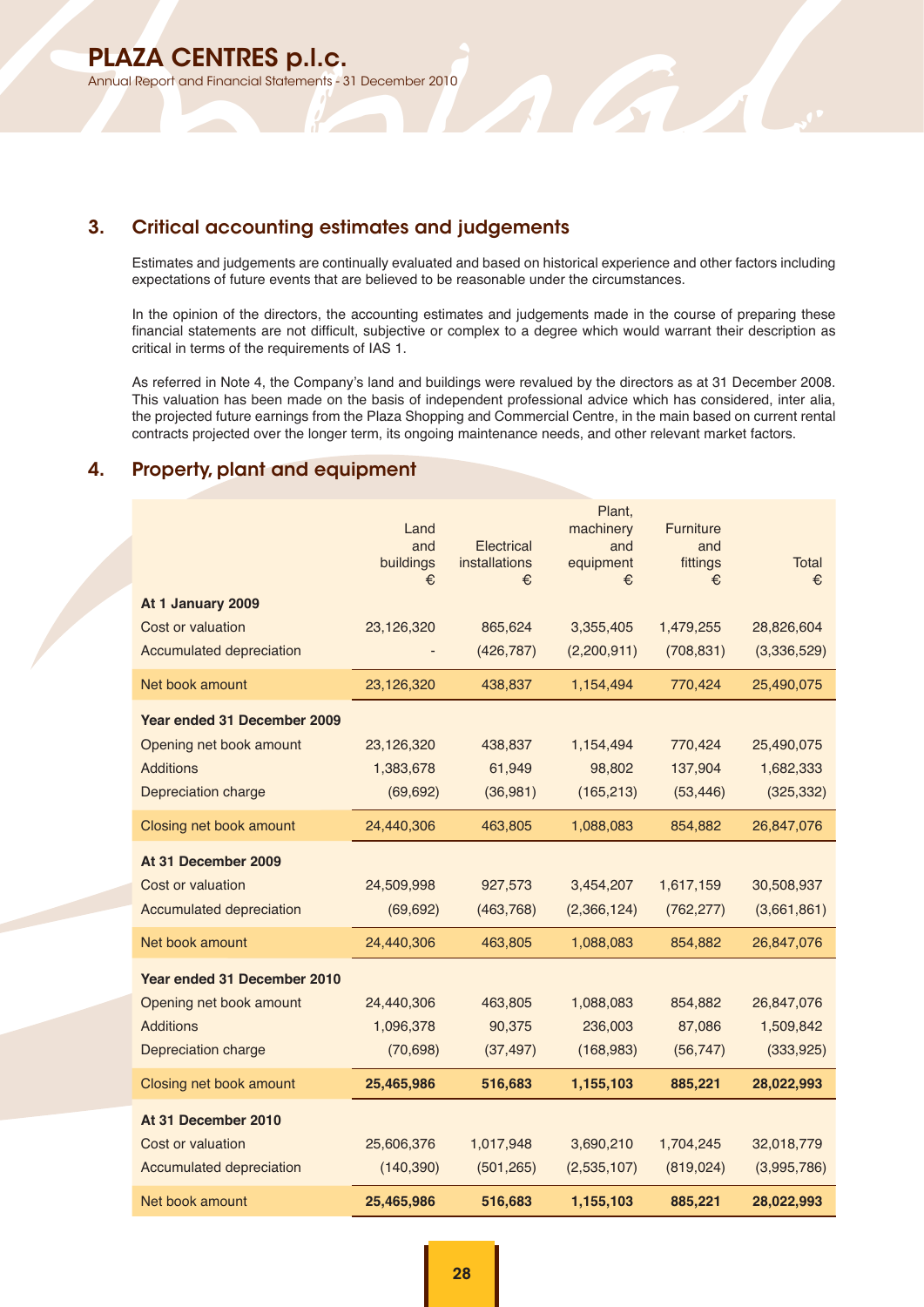## 4. Property, plant and equipment - continued

In 2010, borrowing costs of €78,545 (2009: €16,639) arising on the financing of the extension of the Plaza Shopping Centre were capitalised and are included in 'Additions'. A capitalisation rate of 5.0% (2009: 5.5%) was used, representing the actual borrowing cost of the funds used to finance the project.

As at 31 December 2010, assets in the course of construction included in tangible assets amounted to €1,926,129 (2009: €549,833) as at the year end, comprising €1,615,119 (2009: €538,451) relating to land and buildings, €189,946 (2009: €7,740) relating to plant, machinery and equipment, €80,530 (2009: €3,046) relating to electrical installations and €40,534 (2009: €596) relating to furniture and fittings. No depreciation has been charged on these assets as they had not yet been put into use by the end of the reporting period.

Fully depreciated assets which were still in use at 31 December 2010 amounted to €568,909 (2009: €565,750).

The Company's land and buildings were last revalued at 31 December 2008 on the basis of an open market valuation by an independent professionally qualified valuer. The surplus arising on revaluation, net of deferred taxation, was credited to the revaluation reserve.

The carrying value of land and buildings would have been as follows had these assets been included in the financial statements at cost less depreciation:

|                          | 2010<br>€  | 2009<br>€  |
|--------------------------|------------|------------|
| Cost                     | 11,757,648 | 10,661,270 |
| Accumulated depreciation | (497,790)  | (444, 398) |
| Net book amount          | 11,259,858 | 10,216,872 |

## $5<sub>1</sub>$ **Trade and other receivables** 5. Trade and other receivables

|                                                     | 2010<br>€ | 2009<br>€ |
|-----------------------------------------------------|-----------|-----------|
| Trade receivables on premia                         | 12,629    | 54,361    |
| Trade receivables on rental and other income        | 263,285   | 208,592   |
| Trade receivables - gross                           | 275,914   | 262,953   |
| Less: Provision for impairment of trade receivables | (33, 618) |           |
| Trade receivables - net                             | 242,296   | 262,953   |
| Indirect taxation                                   | 34,329    |           |
| Prepayments and accrued income                      | 67,219    | 37,803    |
|                                                     | 343.844   | 300.756   |

In 2010, trade receivables include an amount of €579 (2009: €20,618) that is owed by related undertakings (Note 24).

Interest on premium receivables and overdue receivables is charged at a rate of 6.0% (2009: 6.5%).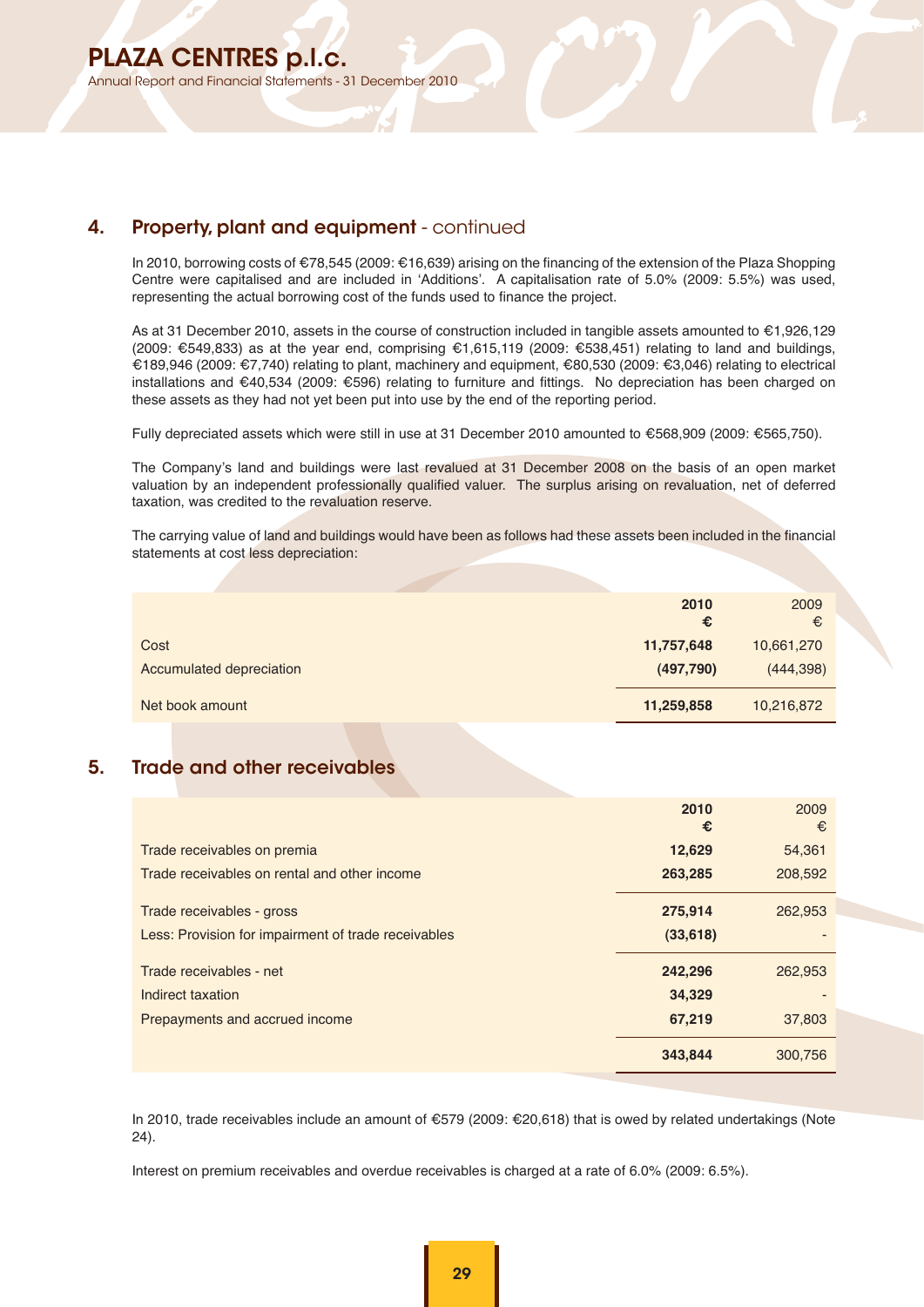## Cash and cash equivalents

For the purpose of the statement of cash flows, cash and cash equivalents comprise the following:

|                          | 2010<br>€   | 2009<br>€  |
|--------------------------|-------------|------------|
| Cash at bank and in hand | 12,225      | 20,954     |
| Bank overdraft (Note 10) | (1,092,381) | (945, 432) |
|                          | (1,080,156) | (924, 478) |

## Share capital  $7.$

 $8<sub>1</sub>$ 

|                                              | 2010<br>€  | 2009<br>€  |
|----------------------------------------------|------------|------------|
| <b>Authorised</b>                            |            |            |
| 25,000,000 ordinary shares of €0.465874 each | 11,646,850 | 11,646,850 |
| <b>Issued and fully paid</b>                 |            |            |
| 9,414,000 ordinary shares of €0.465874 each  | 4,385,738  | 4,385,738  |
| <b>Share premium</b>                         |            |            |
|                                              | 2010<br>€  | 2009<br>€  |
| At beginning and end of year                 | 3,094,868  | 3,094,868  |

The share premium arose on the issue of 2,050,000 ordinary shares with a nominal value of €0.465874 each at a premium of €1.509691 per share.

## **Revaluation reserve** 9.

|                                                | 2010<br>€   | 2009<br>€   |
|------------------------------------------------|-------------|-------------|
| At beginning of year, before deferred taxation | 13,197,461  | 13,214,766  |
| Transfer to retained profits through asset use | (17, 305)   | (17, 305)   |
| At 31 December, before deferred taxation       | 13,180,156  | 13,197,461  |
| Deferred taxation (Note 11)                    | (2,682,081) | (2,688,138) |
| At end of year                                 | 10,498,075  | 10,509,323  |

The revaluation reserve is non-distributable.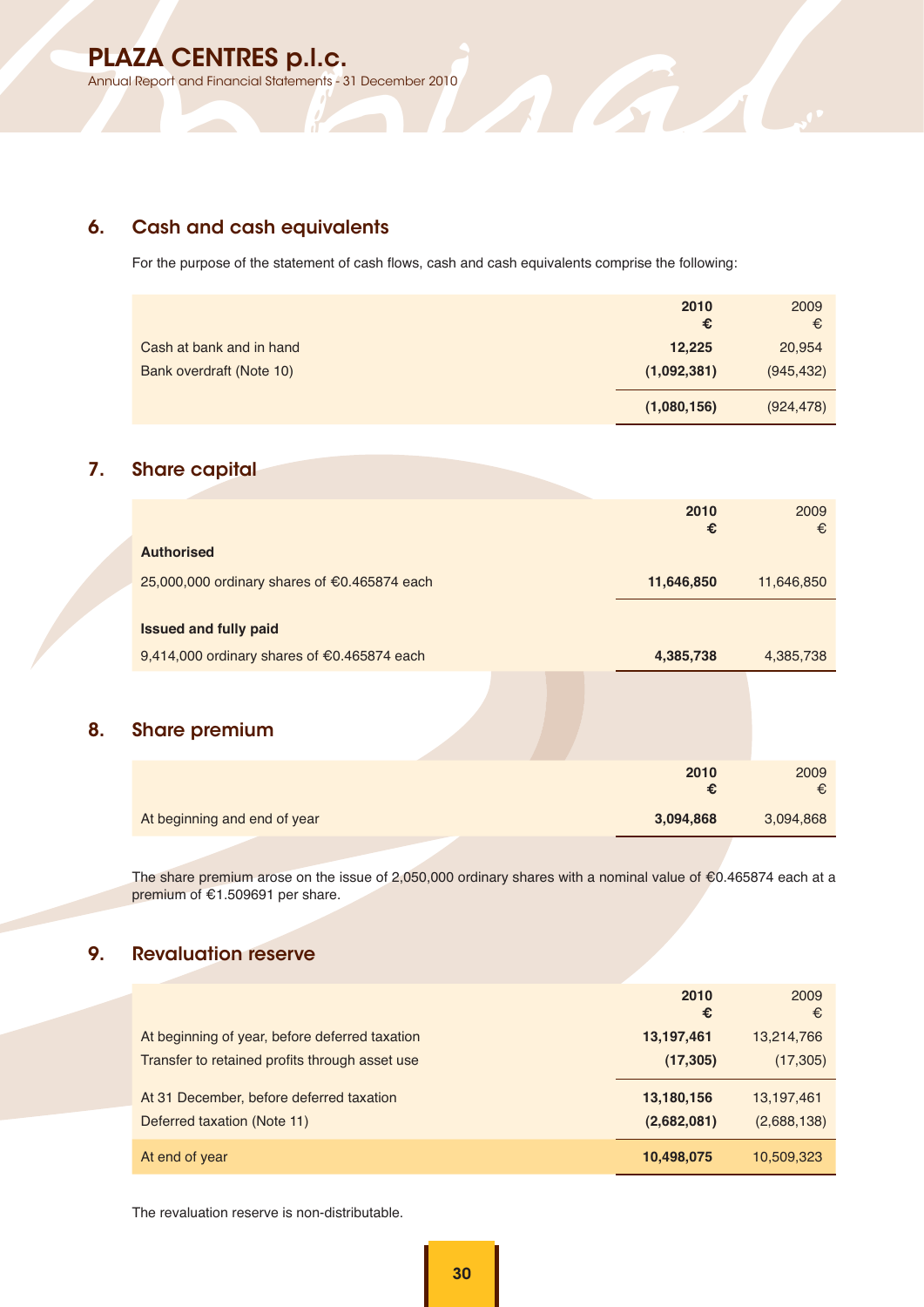## 10. Borrowings

|                         | 2010<br>€ | 2009<br>€ |
|-------------------------|-----------|-----------|
| <b>Non-current</b>      |           |           |
| <b>Bank loans</b>       | 2,549,567 | 1,505,852 |
| <b>Current</b>          |           |           |
| Bank overdraft (Note 6) | 1,092,381 | 945,432   |
| <b>Bank loans</b>       | 222,840   | 222,840   |
|                         | 1,315,221 | 1,168,272 |
| <b>Total borrowings</b> | 3,864,788 | 2,674,124 |

The Company's banking facilities as at 31 December 2010 amounted to €4,377,278 (2009: €1,887,409). The bank borrowings are secured by a special and general hypothec over the Company's assets and by a pledge over the insurance policies of the Company.

The interest rate exposure of the borrowings of the Company was as follows:

|                   |  | 2010<br>€ | 2009<br>€ |
|-------------------|--|-----------|-----------|
| Total borrowings: |  |           |           |
| At floating rates |  | 3,864,788 | 2,674,124 |
|                   |  |           |           |

The weighted average effective interest rates at the end of the reporting period were as follows:

|                       | 2010<br>$\frac{9}{6}$ | 2009<br>$\frac{9}{6}$ |
|-----------------------|-----------------------|-----------------------|
| <b>Bank overdraft</b> | 5.0                   | 5.5                   |
| <b>Bank loans</b>     | 5.0                   | 5.5                   |

The following are the contracted undiscounted cash flows of the Company's bank loans analysed into relevant maturity groupings based on the remaining period at the reporting date to the maturity date:

|                       | 2010<br>€ | 2009<br>€ |
|-----------------------|-----------|-----------|
| Within 1 year         | 233,982   | 235,096   |
| Between 1 and 2 years | 527,770   | 298,049   |
| Between 2 and 5 years | 1,430,798 | 1,005,856 |
| Later than 5 years    | 1,024,635 | 420,112   |
|                       | 3,217,185 | 1,959,113 |
| Carrying amount       | 2,772,407 | 1,728,692 |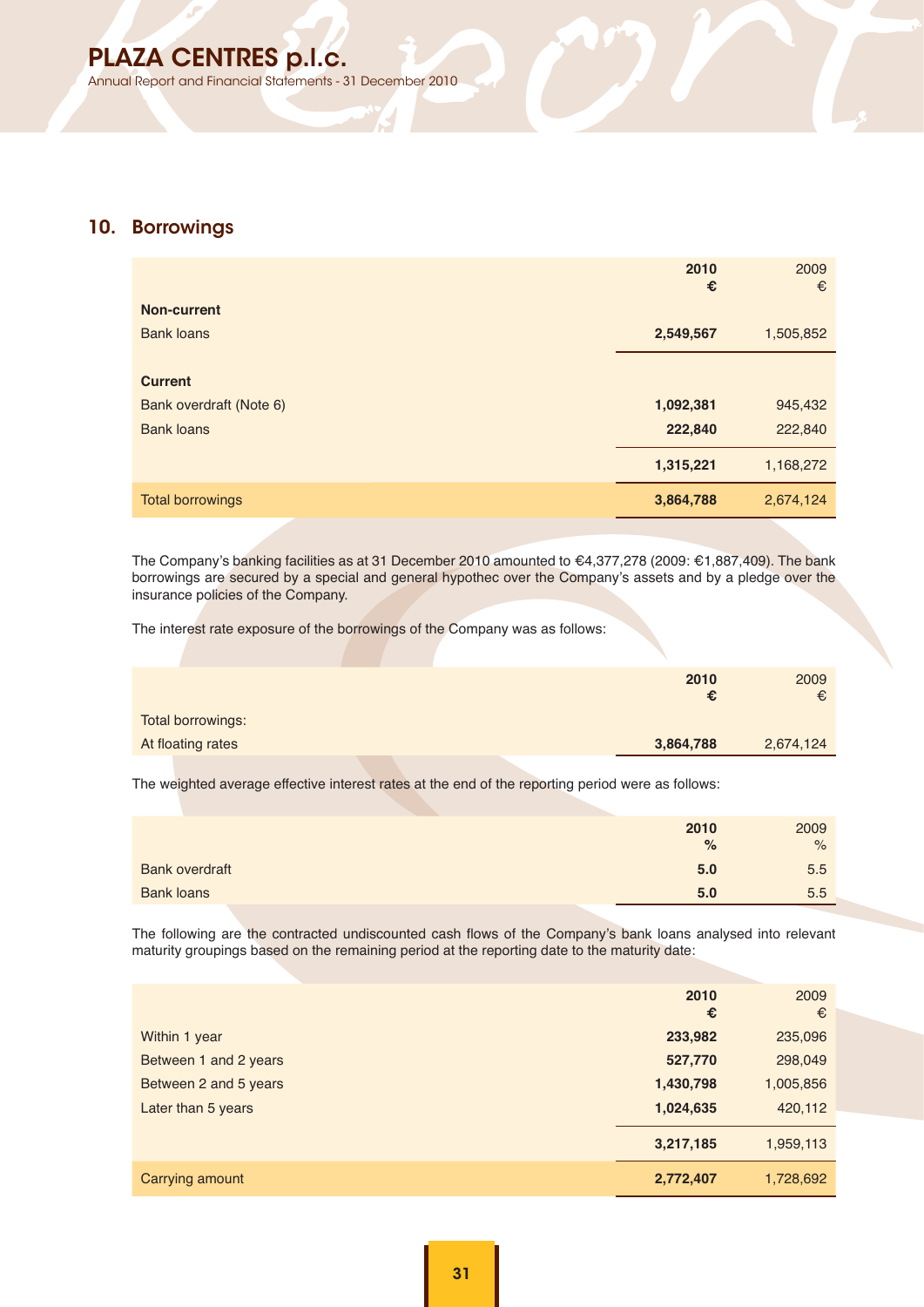## 11. Deferred taxation Deferred taxation

Deferred income taxes are calculated on temporary differences under the liability method and are measured at the tax rates that are expected to apply to the period when the asset is realised or the liability is settled based on tax rates (and tax laws) that have been enacted by the end of the reporting period. The principal tax rate used is 35% (2009: 35%), with the exception of deferred taxation on the fair valuation of non-depreciable property which is computed on the basis applicable to disposals of immovable property, that is, tax effect of 12% of the transfer value.

The movement on the deferred tax account is as follows:

|                                                             | 2010                    | 2009<br>€                |
|-------------------------------------------------------------|-------------------------|--------------------------|
| At beginning of year<br>Debited to profit or loss (Note 17) | (2,879,432)<br>(17,030) | (2,863,979)<br>(15, 453) |
| At end of year                                              | (2,896,462)             | (2,879,432)              |

All the amounts referenced to Note 17 as disclosed in the table above are recognised in the statement of comprehensive income.

|                                                               | 2010<br>€   | 2009<br>€   |
|---------------------------------------------------------------|-------------|-------------|
| Temporary differences attributable to deferred premium income | 247,989     | 282,833     |
| Temporary differences arising on non-current assets           | (474, 136)  | (474, 127)  |
| Temporary differences on asset revaluation                    | (2,682,081) | (2,688,138) |
| Temporary differences on provisions                           | 11,766      |             |
|                                                               | (2,896,462) | (2,879,432) |

The recognised deferred tax assets and liabilities are expected to be recovered or settled principally after more than twelve months.

## Trade and other payables and other payables

|                                 | 2010<br>€ | 2009<br>€ |
|---------------------------------|-----------|-----------|
| <b>Current payables</b>         |           |           |
| Trade payables                  | 65,144    | 209,449   |
| Capital payables                | 295,443   | 104,623   |
| Other taxes and social security |           | 41,374    |
| Other payables                  | 14,320    | 26,638    |
| Accruals and deferred income    | 356,543   | 280,463   |
|                                 | 731,450   | 662,547   |
| <b>Non-current payables</b>     |           |           |
| Deferred income                 | 633,409   | 775,442   |

Trade payables include an amount of €221 (2009: €35,435) that is owed to related undertakings (Note 24).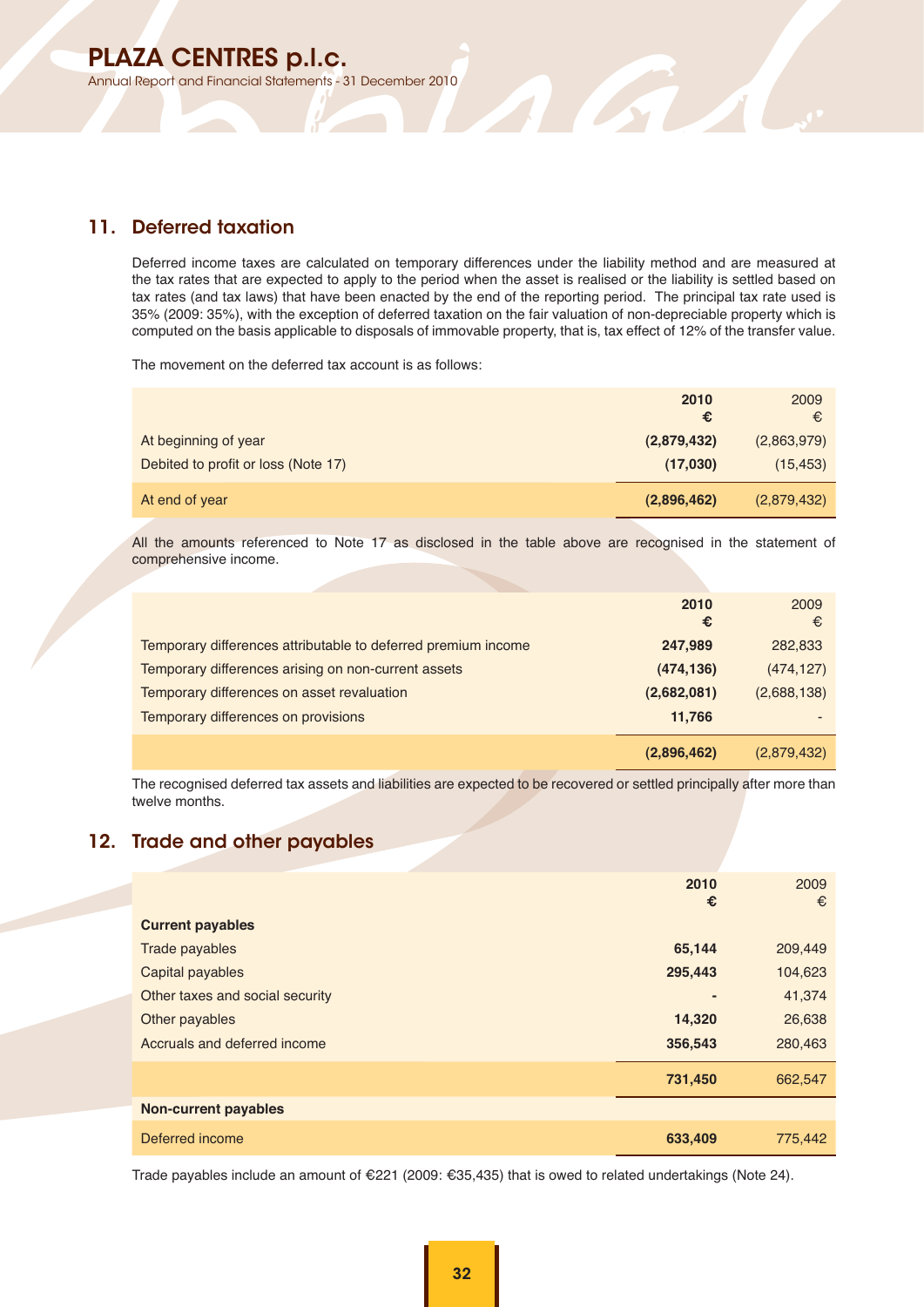Annual Report and Financial Statements - 31 December 2010

## Expenses by nature 13.

|                                                        | 2010<br>€ | 2009<br>€ |
|--------------------------------------------------------|-----------|-----------|
| Employee benefit expense (Note 14)                     | 183,320   | 171,682   |
| Depreciation (Note 4)                                  | 333,925   | 325,332   |
| Directors' emoluments (Note 18)                        | 28,400    | 16,390    |
| Provision for impairment of trade receivables (Note 5) | 33,618    |           |
| Other expenses                                         | 97,831    | 102,614   |
| Total operating costs                                  | 677,094   | 616,018   |

Fees charged by the auditor for services rendered during the financial periods ended 31 December 2010 and 2009 relate to the following:

|                                      | 2010<br>€ | 2009<br>€ |
|--------------------------------------|-----------|-----------|
| Annual statutory audit               | 6,600     | 5,950     |
| Other assurance services             | 1,150     | 1,025     |
| Tax advisory and compliance services | 668       | 1,500     |
|                                      | 8,418     | 8.475     |

## Employee benefi t expense 14.

|                       | 2010<br>€ | 2009<br>€ |
|-----------------------|-----------|-----------|
| Wages and salaries    | 172,366   | 161,091   |
| Social security costs | 10,954    | 10,591    |
|                       | 183,320   | 171,682   |

Average number of persons employed by the Company during the year:

|                | 2010 | 2009 |
|----------------|------|------|
| Administration | 4    | 4    |
| Maintenance    | 3    | 3    |
| Security       |      |      |
|                | 8    | 8    |

## Finance income

|                                          | 2010   | 2009   |
|------------------------------------------|--------|--------|
| Interest receivable on trade receivables | 16,277 | 16,325 |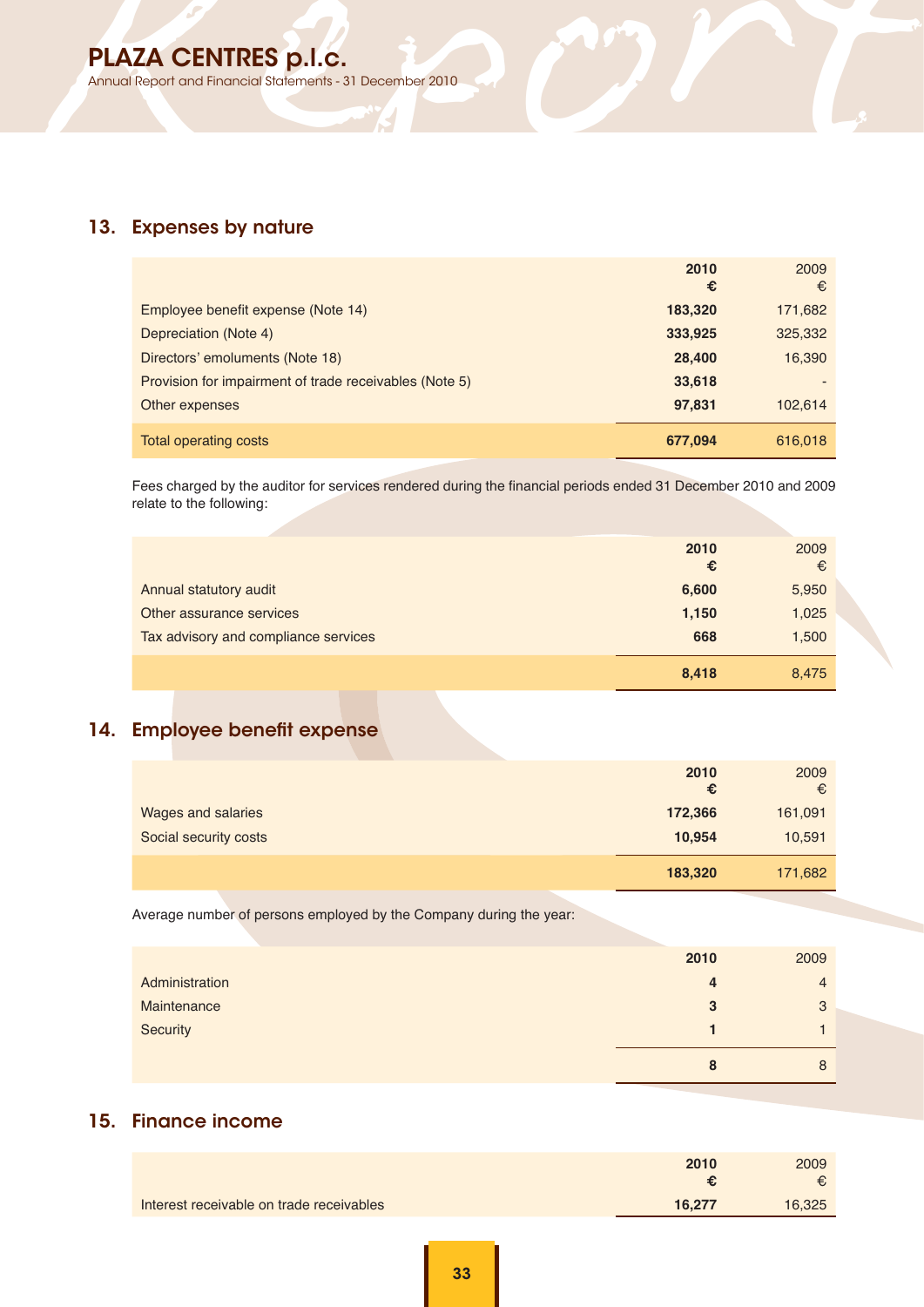## PLAZA CENTRES PLAZA CENTRES p.l.c.<br>Annual Report and Financial Statements - 31 December 2010

Annual Report and Financial Statements - 31 December 2010

## Finance costs

|                                      | 2010   | 2009<br>€, |
|--------------------------------------|--------|------------|
| Interest on bank loans and overdraft | 91.162 | 84,723     |

## Tax expense 17.

|                                | 2010<br>€ | 2009<br>€ |
|--------------------------------|-----------|-----------|
| Current tax expense            | 460,085   | 463,175   |
| Deferred tax expense (Note 11) | 17,030    | 15,453    |
|                                | 477,115   | 478,628   |

The tax on the Company's profit before tax differs from the theoretical amount that would arise using the basic tax rate as follows:

| Profit before tax                                    | 2010<br>€<br>1,309,815 | 2009<br>€<br>1,315,411 |
|------------------------------------------------------|------------------------|------------------------|
| Tax on profit at 35%<br>Tax effect of:               | 458,435                | 460,394                |
| - non deductible depreciation<br>- other differences | 18,688<br>(8)          | 18,335<br>(101)        |
| Tax charge in the accounts                           | 477,115                | 478,628                |

## 18. Directors' emoluments Directors' emoluments

|                 | 2010<br>$\sim$<br>$\bullet$ | 2009<br>€ |
|-----------------|-----------------------------|-----------|
| Directors' fees | 28,400                      | 16,310    |

The Company has paid insurance premiums of €3,086 (2009: €3,632) during the year in respect of professional indemnity in favour of its directors and senior officers.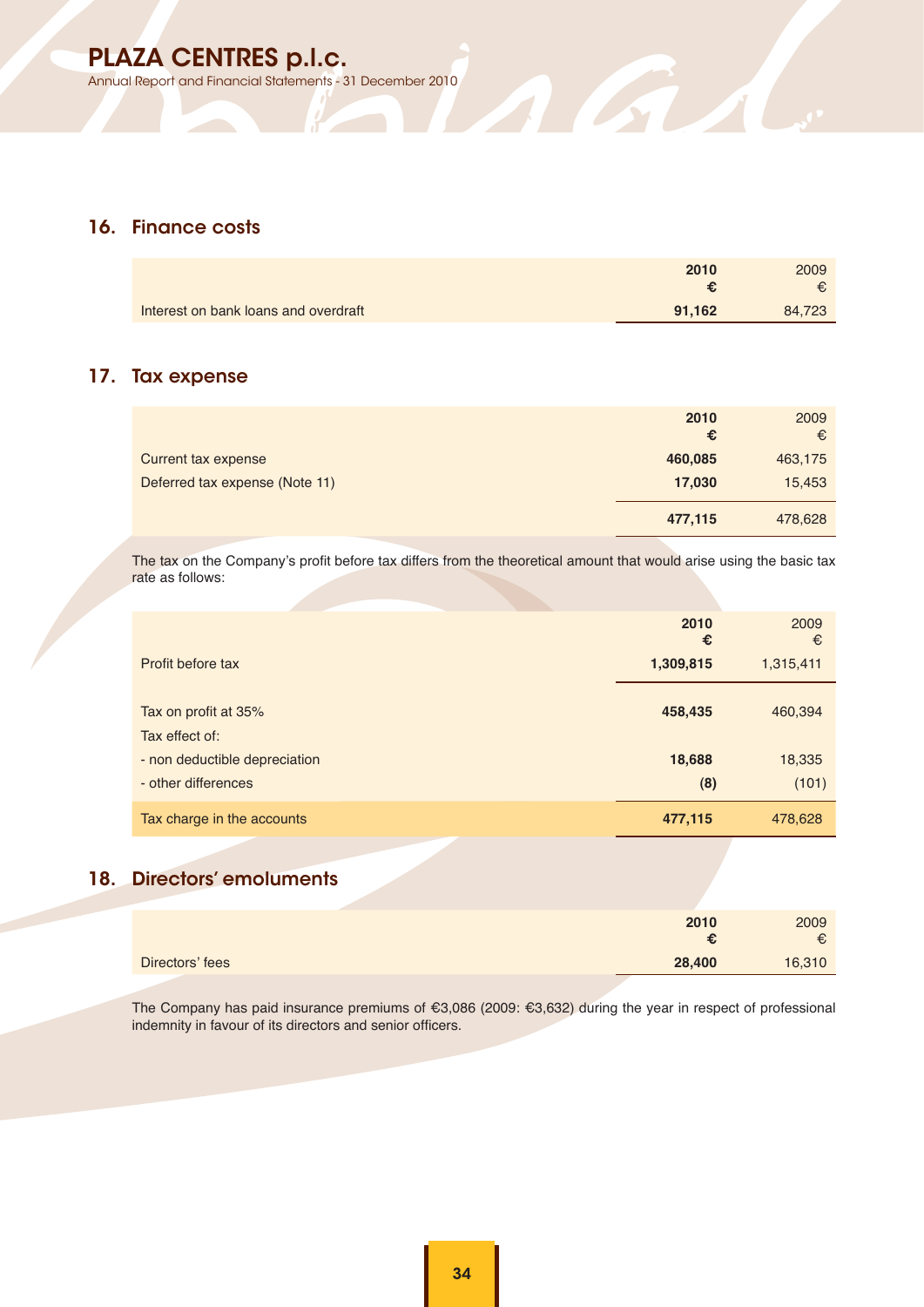## Earnings per share 19.

Earnings per share is based on the net profit for the year divided by the weighted average number of ordinary shares in issue during the year.

|                                                      | 2010        | 2009        |
|------------------------------------------------------|-------------|-------------|
| Net profit attributable to shareholders $(\epsilon)$ | 832,700     | 836,783     |
| Weighted average number of ordinary shares in issue  | 9,414,000   | 9.414.000   |
| Earnings per share (cents)                           | <b>8c85</b> | <b>8c89</b> |

## 20. Dividend Dividend

At the forthcoming Annual General Meeting a final net dividend in respect of 2010 of €0.0752 per share, amounting to a total net dividend of  $\epsilon$ 707,795 is to be proposed. These financial statements do not reflect this dividend payable, which will be accounted for in shareholders' equity as an appropriation of retained earnings in the year ending 31 December 2011. The net dividends declared in respect of 2009 and 2008 were €790,776 (8c40 per share) and €744,647 (7c91 per share) respectively.

## Cash generated from operations 21.

Reconciliation of operating profit to cash generated from operations:

|                                                                    | 2010<br>€  | 2009<br>€ |
|--------------------------------------------------------------------|------------|-----------|
| Operating profit                                                   | 1,384,700  | 1,383,809 |
| Adjustments for:                                                   |            |           |
| Depreciation of property, plant and equipment (Note 4)             | 333,925    | 325,332   |
| Deferred premium income                                            | (141, 310) | (87,036)  |
| Premium payments received                                          | 41,733     | 27,167    |
| Movement in provision for impairment of trade receivables (Note 5) | 33,618     |           |
| Changes in working capital:                                        |            |           |
| Trade and other receivables                                        | (118, 439) | (29, 521) |
| Trade and other payables                                           | (244, 379) | (92, 588) |
| Cash generated from operations                                     | 1,289,848  | 1,527,163 |

## Capital commitments 22.

Commitments for capital expenditure not provided for in these financial statements are as follows:

|                           | 2010    | 2009    |
|---------------------------|---------|---------|
|                           |         | €       |
| Authorised and contracted | 112,045 | 948,750 |

In 2009, the Company entered into agreements to carry out construction work for the extension to the Plaza Shopping and Commercial Centre, which took place during 2010 and early 2011.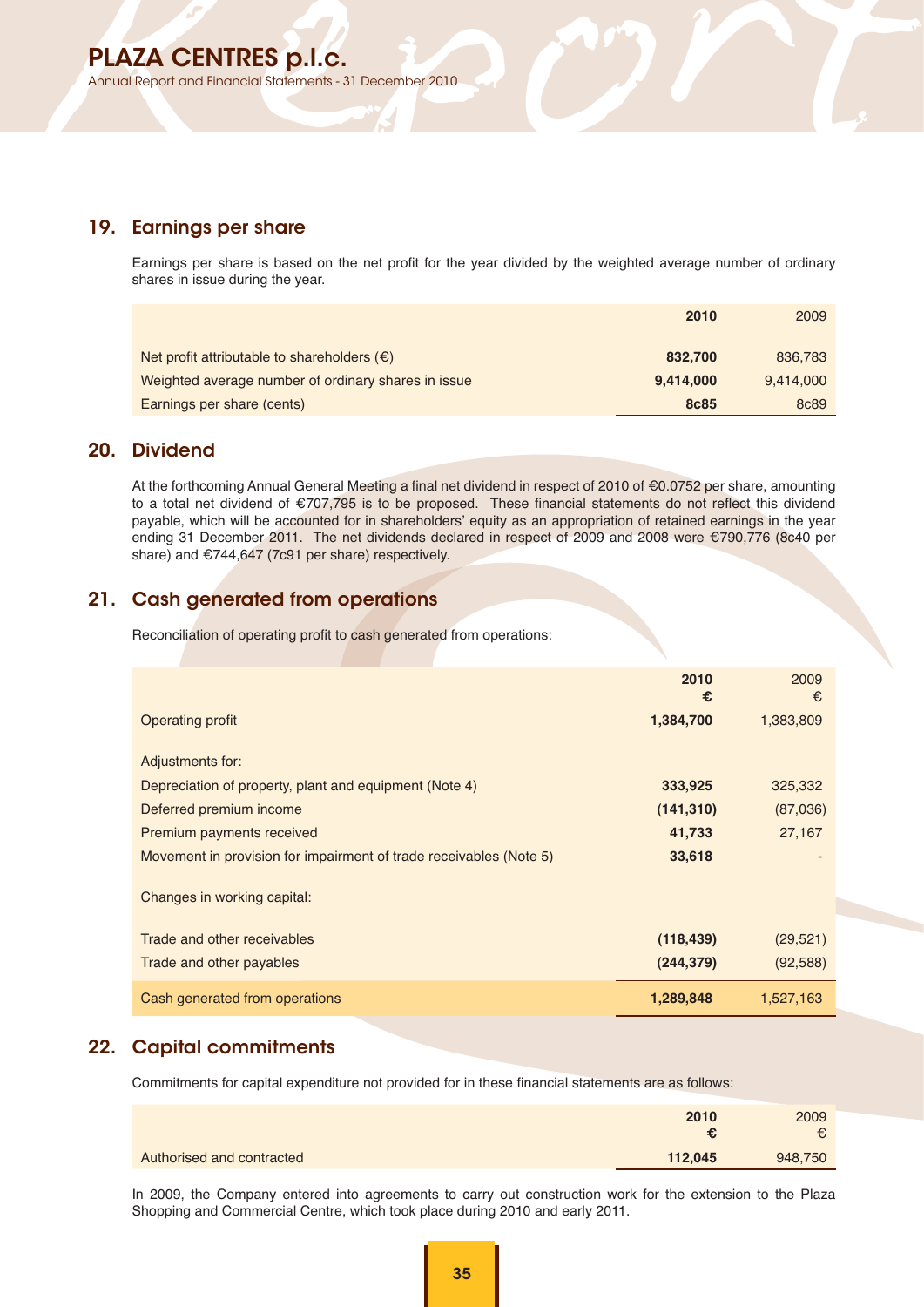## Operating lease commitments 23.

Future minimum lease payments due to the Company under non-cancellable operating leases are as set out below. They are determined by reference to the point in time in the rental contract when the tenant is given the option to cancel a lease without the requirement of any additional payment thereon.

|                                              | 2010<br>€ | 2009<br>€ |
|----------------------------------------------|-----------|-----------|
| Not later than 1 year                        | 2,038,657 | 1,750,074 |
| Later than 1 year and not later than 5 years | 2,307,965 | 3,047,644 |
|                                              | 4,346,622 | 4,797,718 |

## Related party transactions 24.

Related party transactions are traded on a commercial basis with entities that are related by way of common directors who are able to exercise significant influence over the Company's operations. Related party transactions traded during the year were purchases of non-current assets and other supplies and services, before recoveries from tenants, of €29,889 (2009: €222,846). In 2010, income from lettings and premia amounted to €200,749 (2009: €331,977). Amounts due from or to related undertakings are disclosed in Notes 5 and 12.

## Statutory information 25.

Plaza Centres p.l.c. is a limited liability Company and is incorporated in Malta.